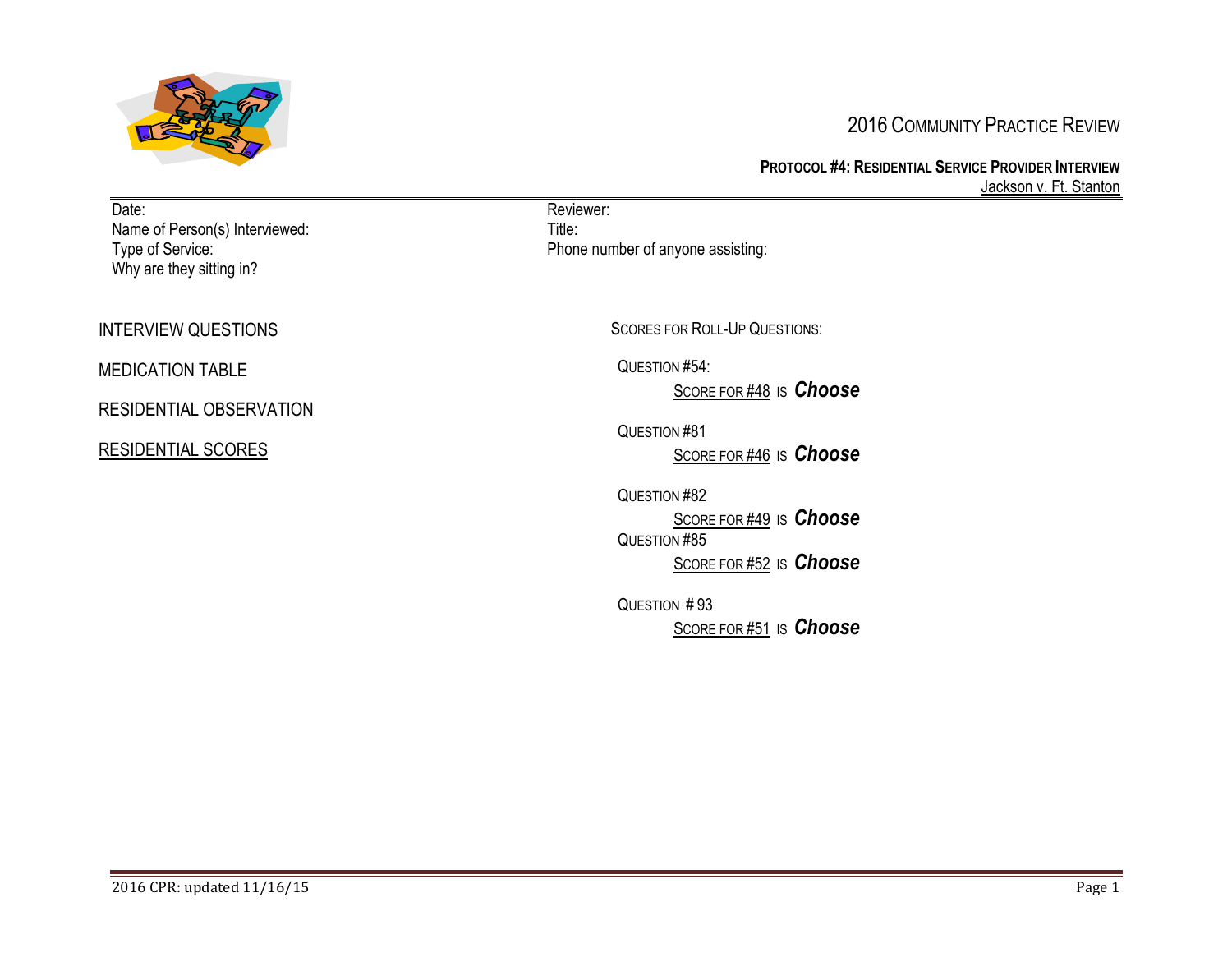## **Residential Interviews**

For purpose of this Review, only interview a person providing residential direct service support to the Participant. If the direct support staff has been on the job for 30 days or less, his/her supervisor may also provide information AFTER the direct support staff has answered. YOU MUST RECORD THE DIRECT SUPPORT STAFF PERSON'S RESPONSES SEPARATE FROM THE SUPERVISORS.

If the person's direct support staff is not available/allowed to participate in this interview find out why and note the reason and who is giving you this information in the record. Notify the agency that you will record the answers provided but they may not be counted and the entire interview may be scored a "0". Consult with your Case Judge and Community Monitor prior to completing your protocol book.

The purpose of the interview is to gain insight into the perspective, knowledge, opinions, preferences, and circumstances of the person interviewed. The interview may present the Reviewer with the opportunity to observe first hand someone's communication skills, appearance, manner and working style. The questions presented in interview protocols are intended to elicit certain information. Each Reviewer is expected to phrase or rephrase the question(s) as necessary enable the staff to better understand the intent of the questions. However, **you MAY NOT lead the person to an answer**.

The Reviewer should make every effort to record the interviewee's responses verbatim. Try not to paraphrase. The Reviewer should make any needed notes at a level of detail that enables the reviewer to use the information to support the Reviewer's judgments and conclusions. The Reviewer should not use acronyms when asking questions.

If you have not met the person to be interviewed before, begin by introducing yourself. You may want to ask the person what information he/she has already received about the review and the Reviewer's role. If necessary, describe your role as a Reviewer and the overall aim of the review as well as the purpose of the interview in the information gathering process. During the interview, whenever the protocol uses the term "person" or "Participant" the Reviewer should use the person's name when speaking, for example, "Ms. Smith," or "Mr. Jones."

Even if asked directly, **do not** tell the person interviewed that anything is or is not "all right," "okay with me," does or does not "comply" with any regulation, law or requirement, or any other indication of approval or disapproval.

Even if asked directly, **do not** provide technical assistance or "recommendations" to resolve or improve issues.

When interviewing the direct service provider, most Reviewers have found it useful to begin with a general "tell me about" the person to allow the individual being interviewed to express his/her initial and/or primary concerns. If subsequent items in the interview address issues already present in response to the initial "Tell me..." question, the Reviewer should simply state, "I believe you have already told me about this...", reiterating the information. Allow the person interviewed to correct, clarify or expand the information as necessary.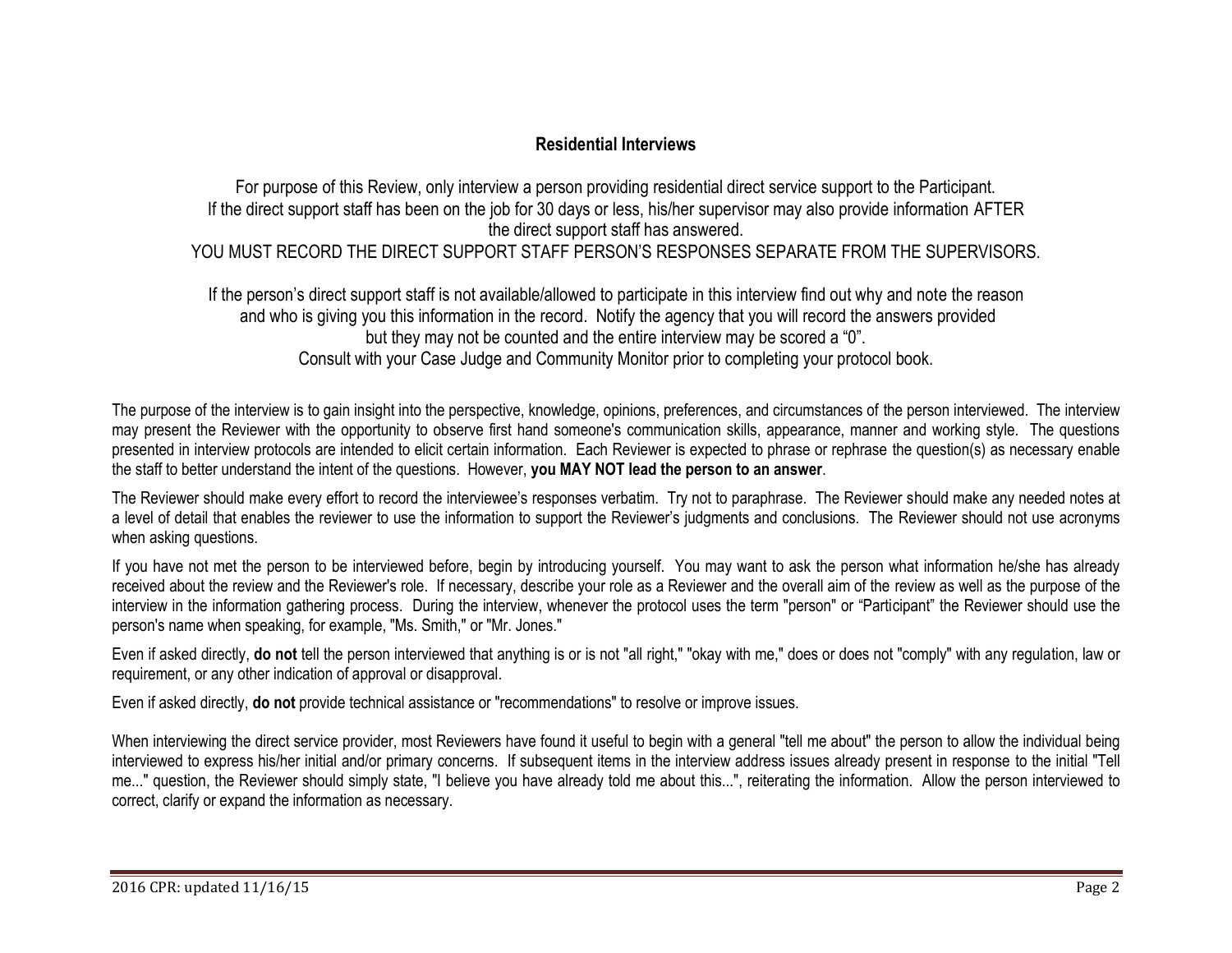Remember that the staff person may have to respond to an emergency or crisis situation during the interview. If this happens, the Reviewer should terminate the interview immediately and establish a time to reschedule or resume the interview later in the same day. Do not continue to engage the person in conversation.

Thank the person for his/her time and cooperation.

Based on your review of the records, what should be present in this environment? (e.g., adaptive equipment/assistive technology equipment, specific responses to behavior, specific supports during eating, etc.) List here/on the back of this page. If the information you require is found to your satisfaction, check the box to the left of the item you've listed. If not, leave it blank, highlight it and use it as a reference when scoring and/or writing up your summary. Use this space to identify missing information, use it to verify that recommendations have been followed, use it to ask about or observe needed equipment/devices, etc.

| $\mathbf{v}$<br>$\mathbf{v}$ | Item to Verify or Request (add lines as necessary) |
|------------------------------|----------------------------------------------------|
|                              |                                                    |
|                              |                                                    |
|                              |                                                    |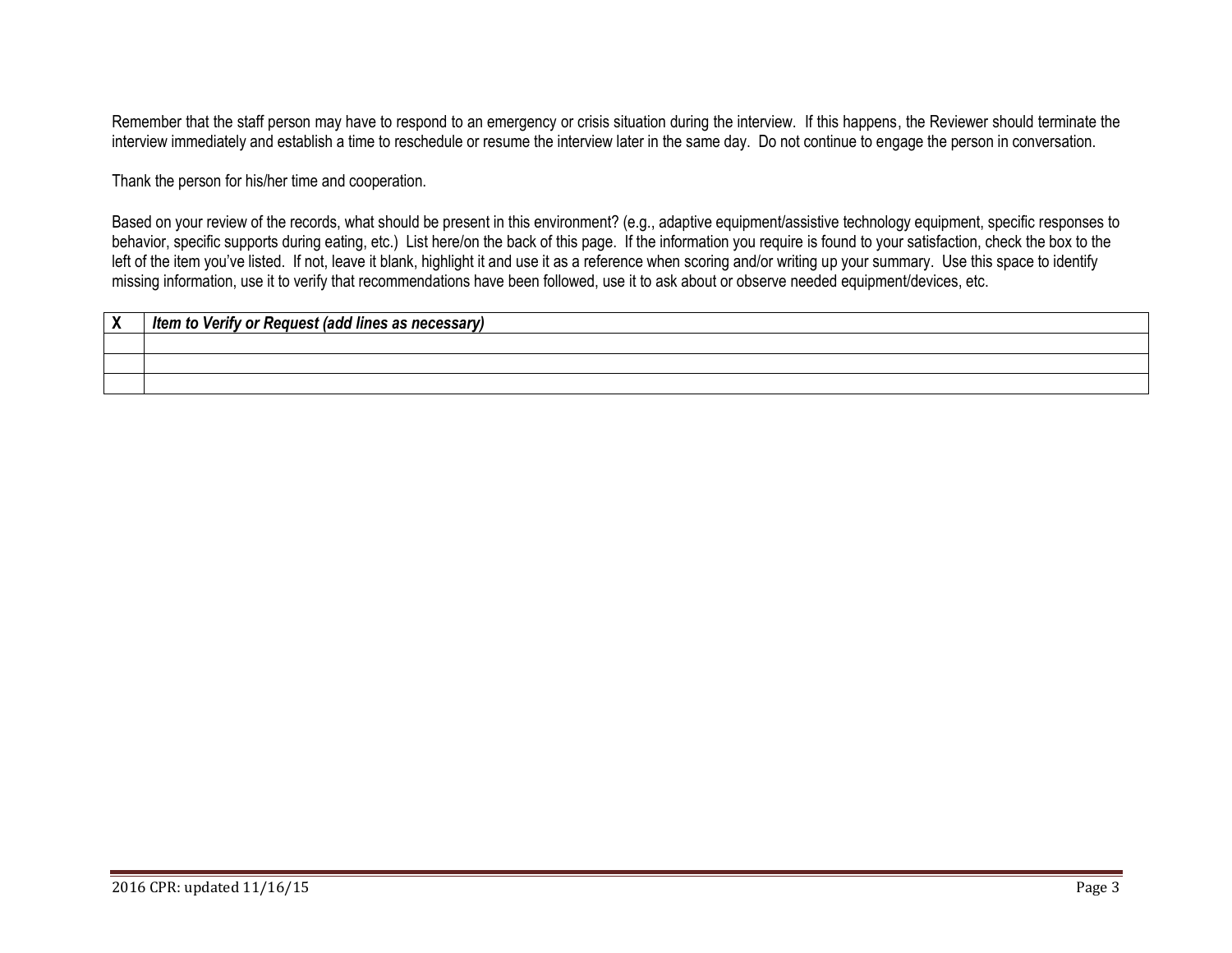A. Tell me about (Participant):

Note: The interviewee may ask, well what do you want to know? The reviewer can respond by saying: "I've never met the person or don't know him/her well —so please tell me about her/him".

#### <span id="page-3-0"></span>*CJ Remarks*

B. From your work with this person, what are the person's strengths?

## *CJ Remarks*

C. How long have you worked with this person? (Try to get year and day the person started)

## *CJ Remarks*

D. Please describe a typical day in the person's home, including the approximate times of day the person does given activities and the length of time in each activity.

Note: If the interviewee states them, record the time the person wakes up, what he/she does next and for approximately how long, then what the person does next and for how long, etc. Note the total number of hours per day the person is engaged in meaningful activities that relate to his/her ISP

Weekdays:

Weekends:

## *CJ Remarks*

E. Are you a member of this person's IDT  $\lceil$  Team $\rceil$ ?  $\lceil$  Yes  $\lceil$  No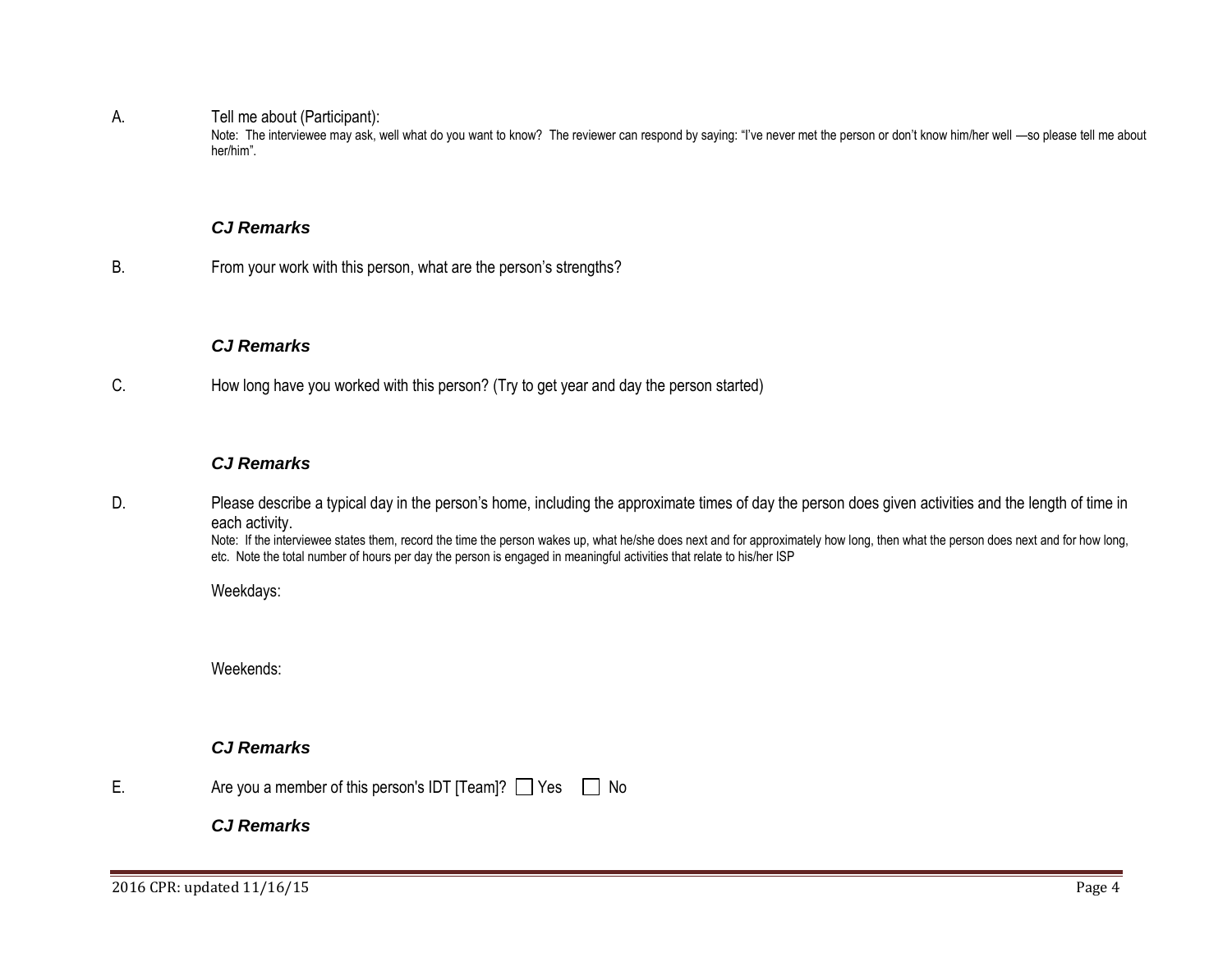F. Did you participate in the development of the person's ISP [Plan]?  $\Box$  Yes  $\Box$  No How did you participate? What did you do?

If the answer is "**NO**", the reviewer should ask: "Did information about the person get from you to the Team and information from the meeting get back to you?" If so, how?

#### *CJ Remarks*

- G. Have you received training on implementing the person's: a.  $ISP?$   $\Box$  Yes  $\Box$  No If **YES**, what did you learn?
	- b. Behavior Plan? Ses Ses No A If **YES**, what did you learn you are to do? Note: If the individual does not have a Behavior Support Plan mark this as N/A.

#### *CJ Remarks*

H. Is the ISP useful in helping you to understand and work with this person?  $\Box$  Yes  $\Box$  No How, or in what way?

## *CJ Remarks*

- I. Does the IDT meet when major events occur in this person's life?  $\Box$  Yes  $\Box$  No
	- If **YES**, what happened and when did this occur?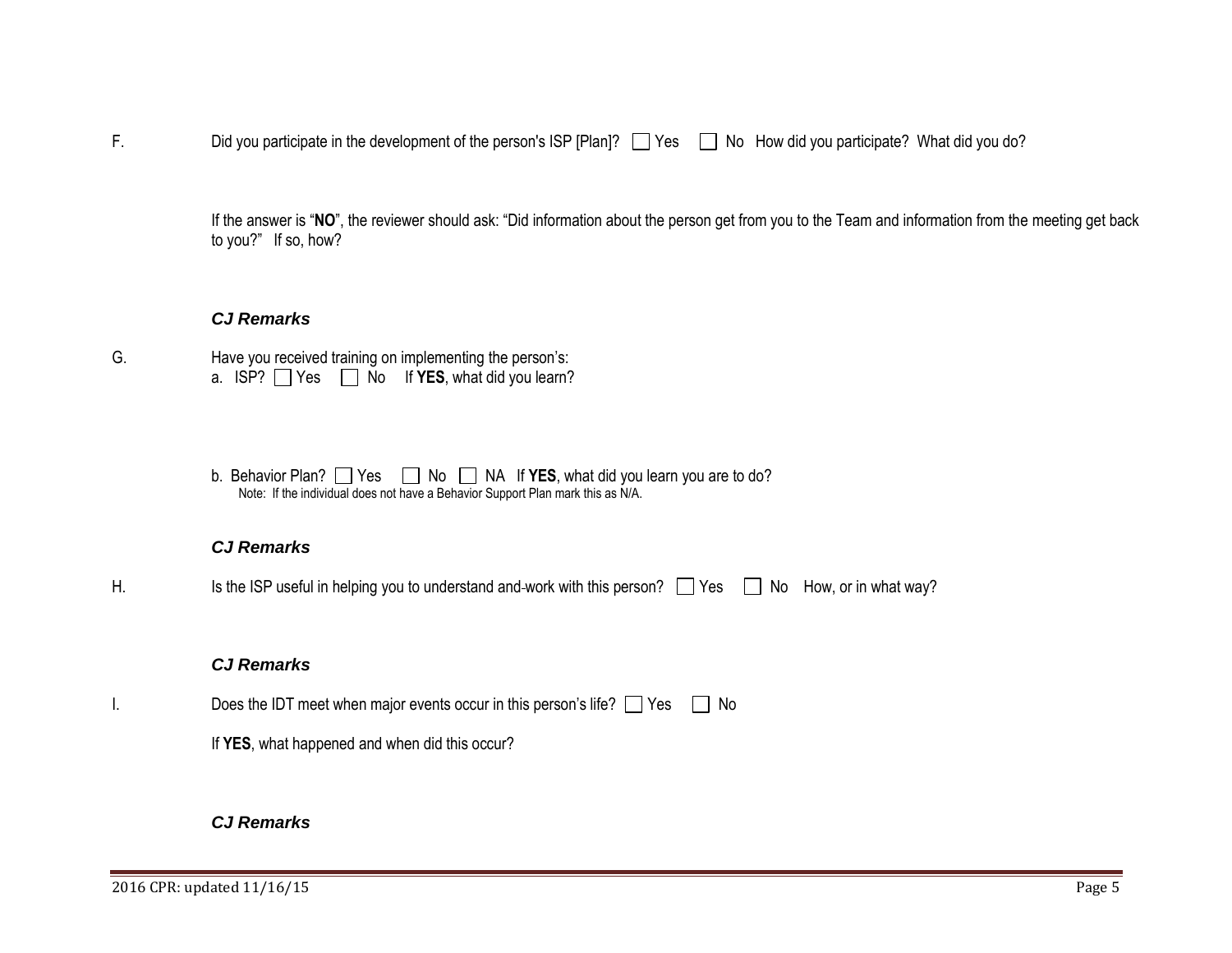J. How would you initiate an IDT meeting if you thought one was needed?

## *CJ Remarks*

K. How does the team integrate this Participant's culture, values and natural support systems into the ISP and the person's everyday life? NOTE: List specific measurable indicators, then look for verification in the notes and program records or other interviews. This question usually needs to be repeated, and needs to be taken slowly, with spacing between the words: culture—values—and natural support systems. You can explain that when thinking about culture we mean things like ethnic and or life style preferences; with values we mean beliefs (e.g., religious or family) with natural supports we mean people, groups of people, organizations or environmental.

#### *CJ Remarks*

- L. What are this person's current ISP Outcomes?
	- L.a. Please describe your responsibilities in implementing this person's outcomes .

#### *CJ Remarks*

M. Do you think the other members of the Team carry out their responsibilities as they are stated in the person's ISP?  $\Box$  Yes  $\Box$  No Examples:

#### *CJ Remarks*

N. Have there been any conflicts among team members about the person's service and support needs?  $\Box$  Yes  $\Box$  No If **YES**, how was the conflict resolved?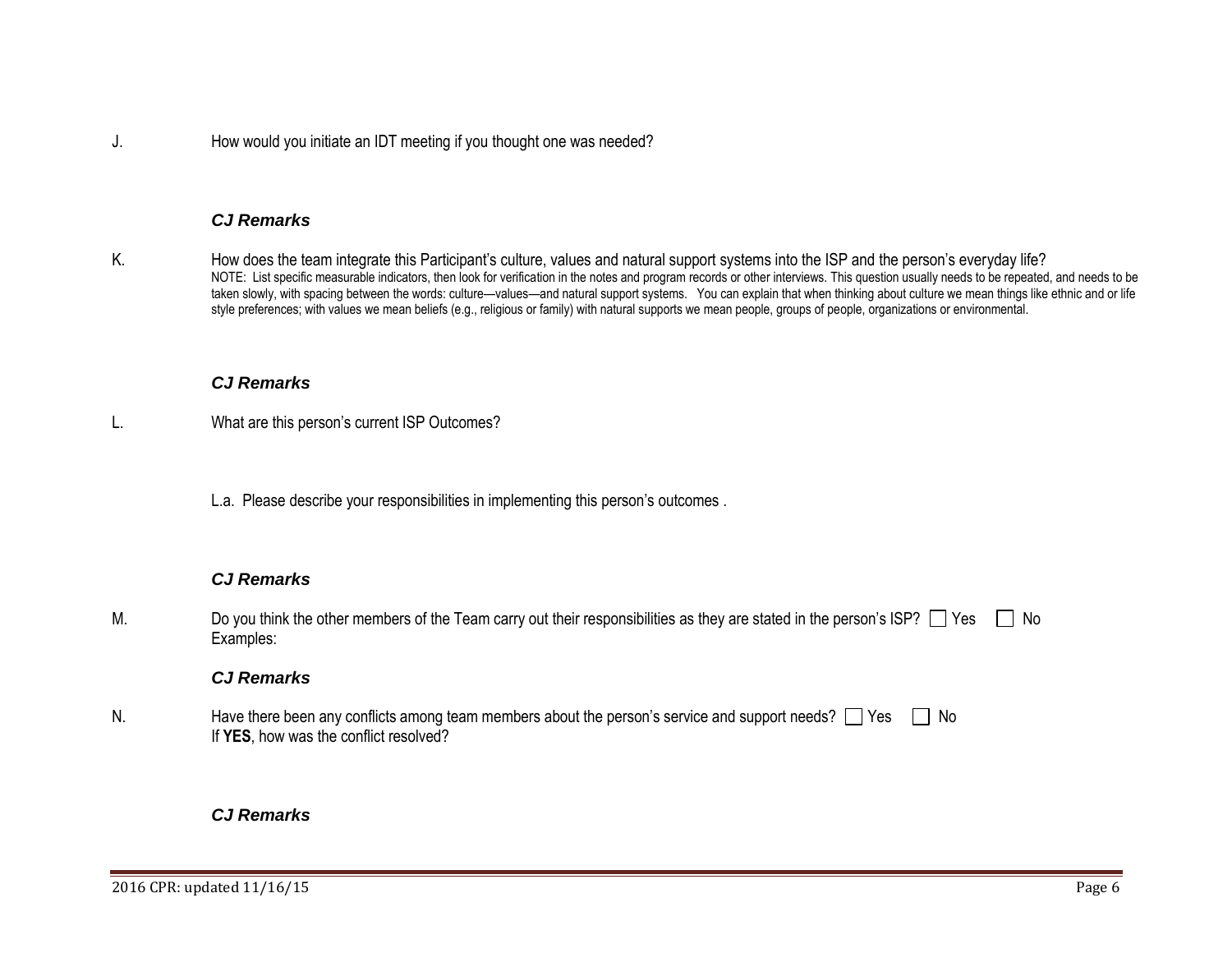O. Describe how team members communicate with each other in between scheduled team meetings about the person's ISP progress and needs.

## *CJ Remarks*

- P. Who is the person's independent case manager?
	- a. How helpful is this person [the case manager]?
	- b. What do you see as her/his role or job?

## *CJ Remarks*

Q. To what extent (how often) is the guardian involved in this person's life? Is this level of involvement enough? Why/Why not? What does the guardian do?

## *CJ Remarks*

R. Has the person or guardian ever objected to or requested services other than what you provide?  $\Box$  Yes  $\Box$  No  $\Box$  Don't Know If **YES**, When? What was objected to or requested? What happened?

## *CJ Remarks*

S. Does your agency have a formal complaint or grievance process for the person and her/his guardian?  $\Box$  Yes  $\Box$  No Note: Often the interviewee will ask for clarification, 'what do you mean?', and the reviewer can clarify by stating: 'If the Individual or Guardian did not like the way something is being done or not done, how would they go about getting it taken care of?' 'Who would they contact?'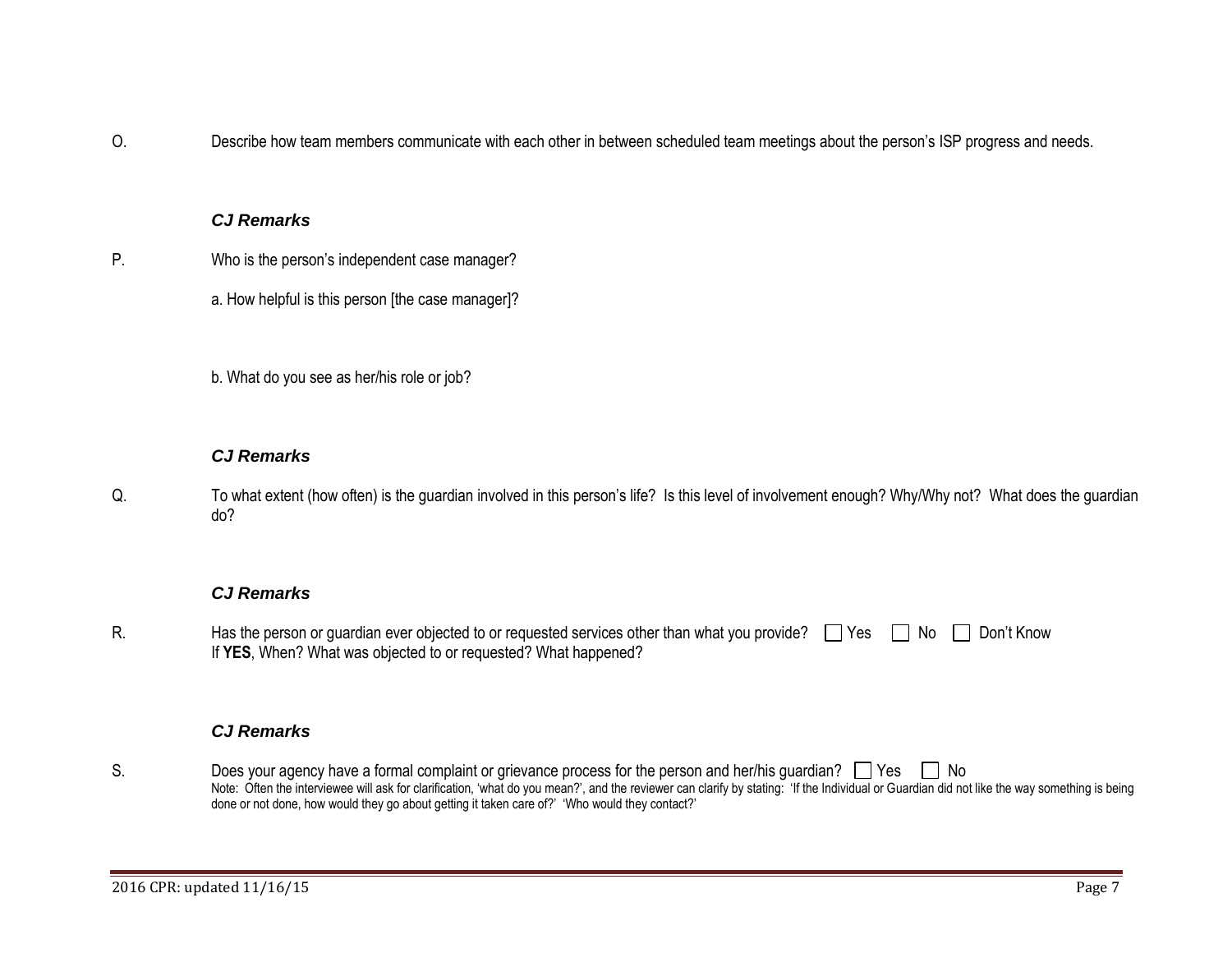If **YES**, please describe. (Note: Reviewer should ask to see it.)

#### *CJ Remarks*

T. Have you received any training specific to reporting abuse, neglect, and exploitation?  $\Box$  Yes  $\Box$  No If YES, to what agencies do you report suspected abuse, neglect, exploitation? Note: you MUST also ask the second part of this question.

| Have you ever reported? $\Box$ Yes | $\Box$ No |  |
|------------------------------------|-----------|--|
| What happened after you reported?  |           |  |

## *CJ Remarks*

| U. | Have you received training on the ISP process?     Yes     No |  |
|----|---------------------------------------------------------------|--|
|    | If YES, when?                                                 |  |
|    | If YES, please describe this training.                        |  |

## *CJ Remarks*

V. What other types of training would be beneficial to you or do you think you would like to have?

## *CJ Remarks*

W. What barriers [obstacles] do you encounter in working with or planning for this person? Note: Often the interviewee will ask for clarification. The reviewer can respond with: 'Has the person wanted to do something but others said NO or it got put off for whatever reason?' If the person you are interviewing gives an example, ask if the issue got resolved.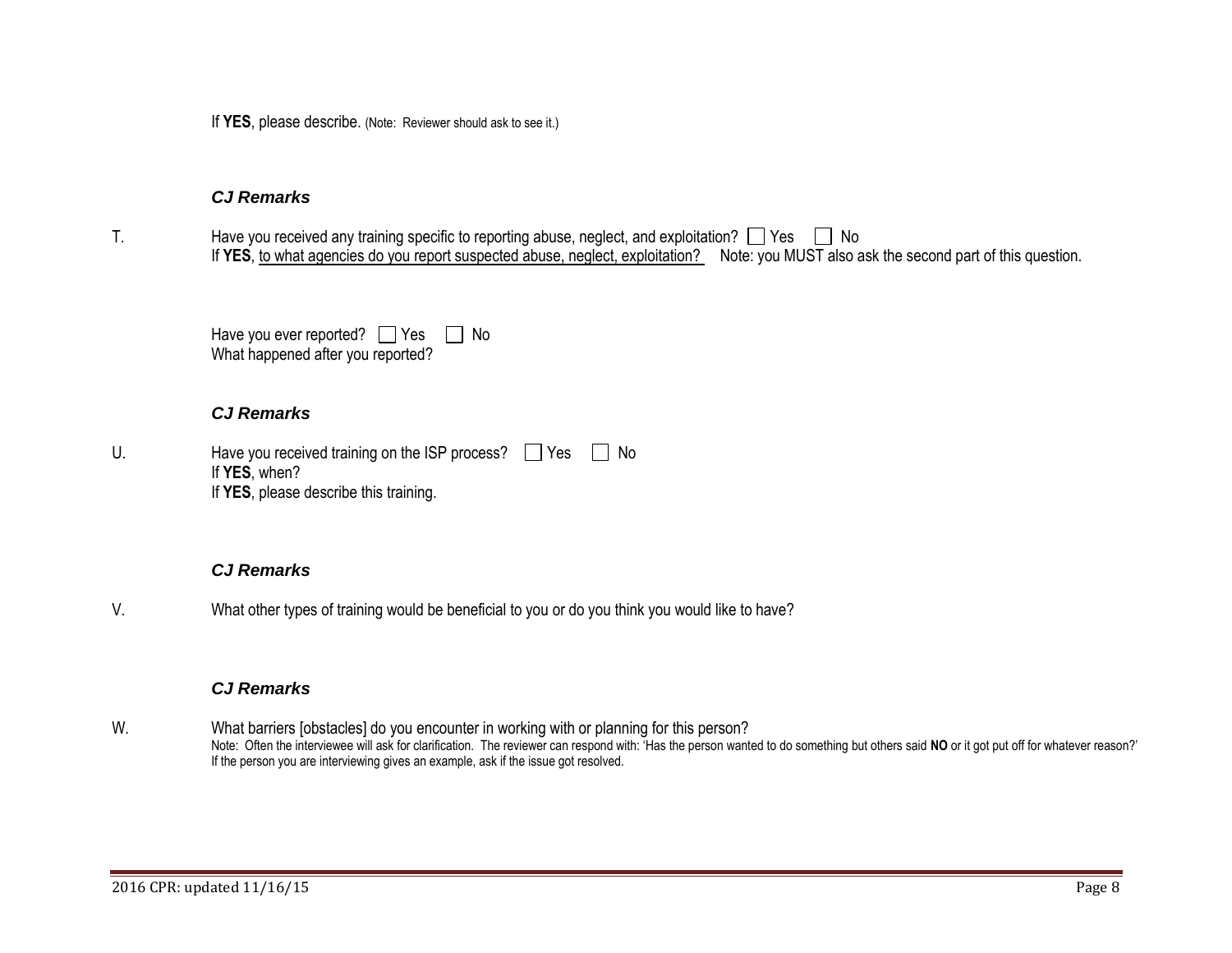## *CJ Remarks*

X. What, if any, change in behavior has occurred during the past year? Note: If there has been a change, find out what the change is and when and why (if they know) it occurred.

## *CJ Remarks*

Y. What, if any, change in sleeping patterns has occurred during the past year? Note: If there has been a change, find out what the change is and when and why (if they know) it occurred.

## *CJ Remarks*

Z. What, if any, change in overall activity levels has occurred during the past year? [Is the person more/less active than usual or more/less independent than usual? Note: If there has been a change, find out what the change is and when or why (if they know) it occurred.

## *CJ Remarks*

AA. If any change is reported in behavior, sleeping patterns, or activity levels, was the person evaluated to assess for underlying reasons (health, environmental, relationships, etc.) for the change(s)? If **YES**, [What type of specialist was this person? What was the outcome?

## *CJ Remarks*

BB. Please describe any health-related needs or issues this person may have.

## *CJ Remarks*

CC. Has the IDT discussed the person's health-related issues? What did they do and how did they resolve these health issues? Note: They may have discussed health issues at the last Annual ISP meeting. If so, the ISP and/or meeting minutes need to reflect such, ask the case manager about any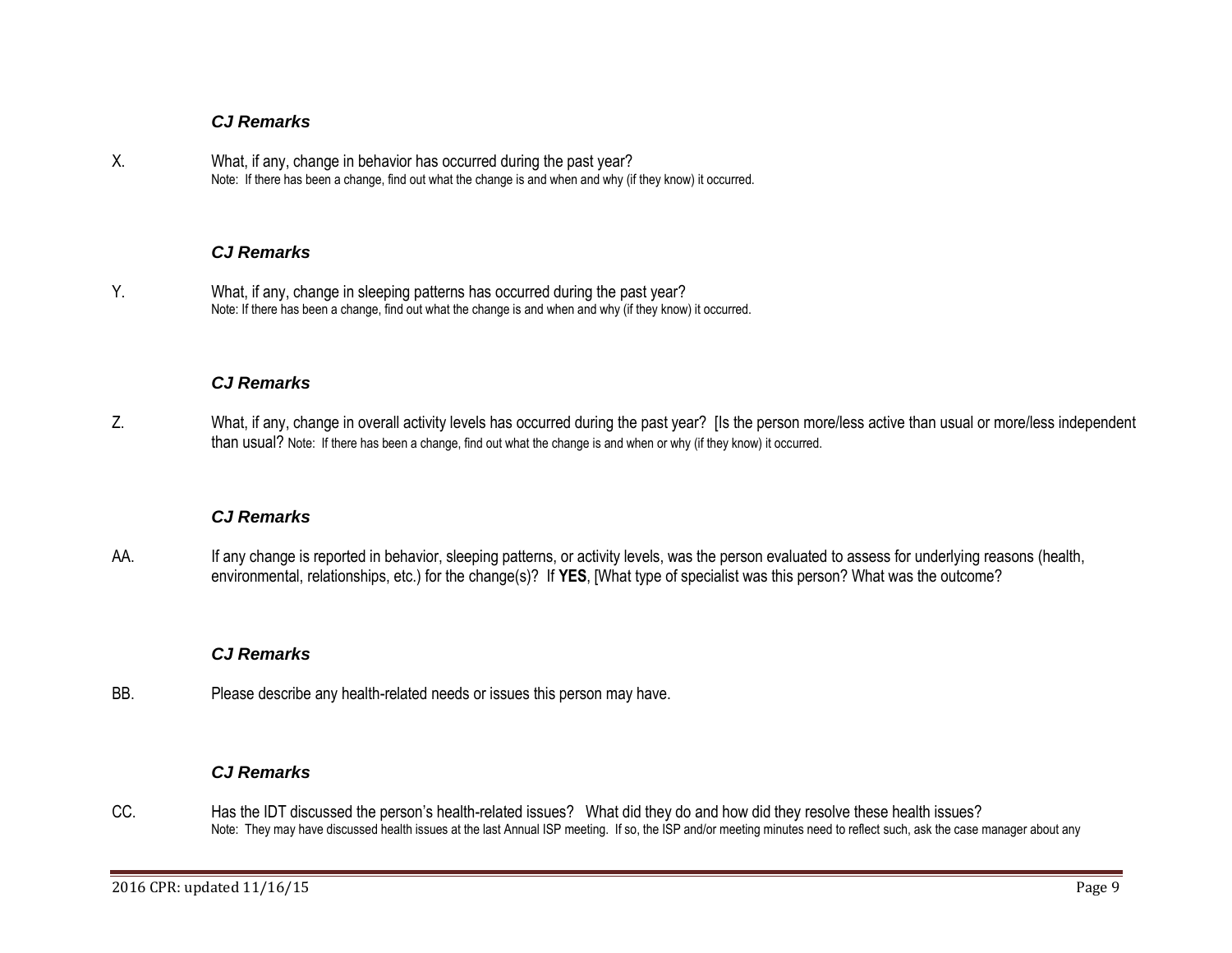discrepancies.

## *CJ Remarks*

DD. Has the person been in the hospital or emergency room since you have been working with the person?  $\Box$  Yes  $\Box$  No If **YES**, please describe your involvement in the treatment and discharge planning.

#### *CJ Remarks*

EE. and a. Does this person's ISP have an adequate behavioral crisis intervention plan as warranted by his/her behavioral history? Yes  $\Box$  No If No— What's missing or needs to be in it?

| a.1. Have you had to implement the behavior crisis intervention plan? $\Box$ Yes $\Box$ No |  |
|--------------------------------------------------------------------------------------------|--|
| If yes, please describe.                                                                   |  |

b. Does this person's ISP have an adequate medical emergency response plan as warranted by his/her chronic medical condition?  $\Box$  Yes  $\Box$  No If No— What's missing or needs to be in it?

| b.1. Have you had to implement the medical emergency response plan? $\Box$ Yes $\Box$ No |  |
|------------------------------------------------------------------------------------------|--|
| If yes, please describe.                                                                 |  |

#### *CJ Remarks*

FF. (For persons in wheelchairs or with limitations to movement and mobility) Verify with the interviewee that the person has mobility issues. If so, ask the staff person: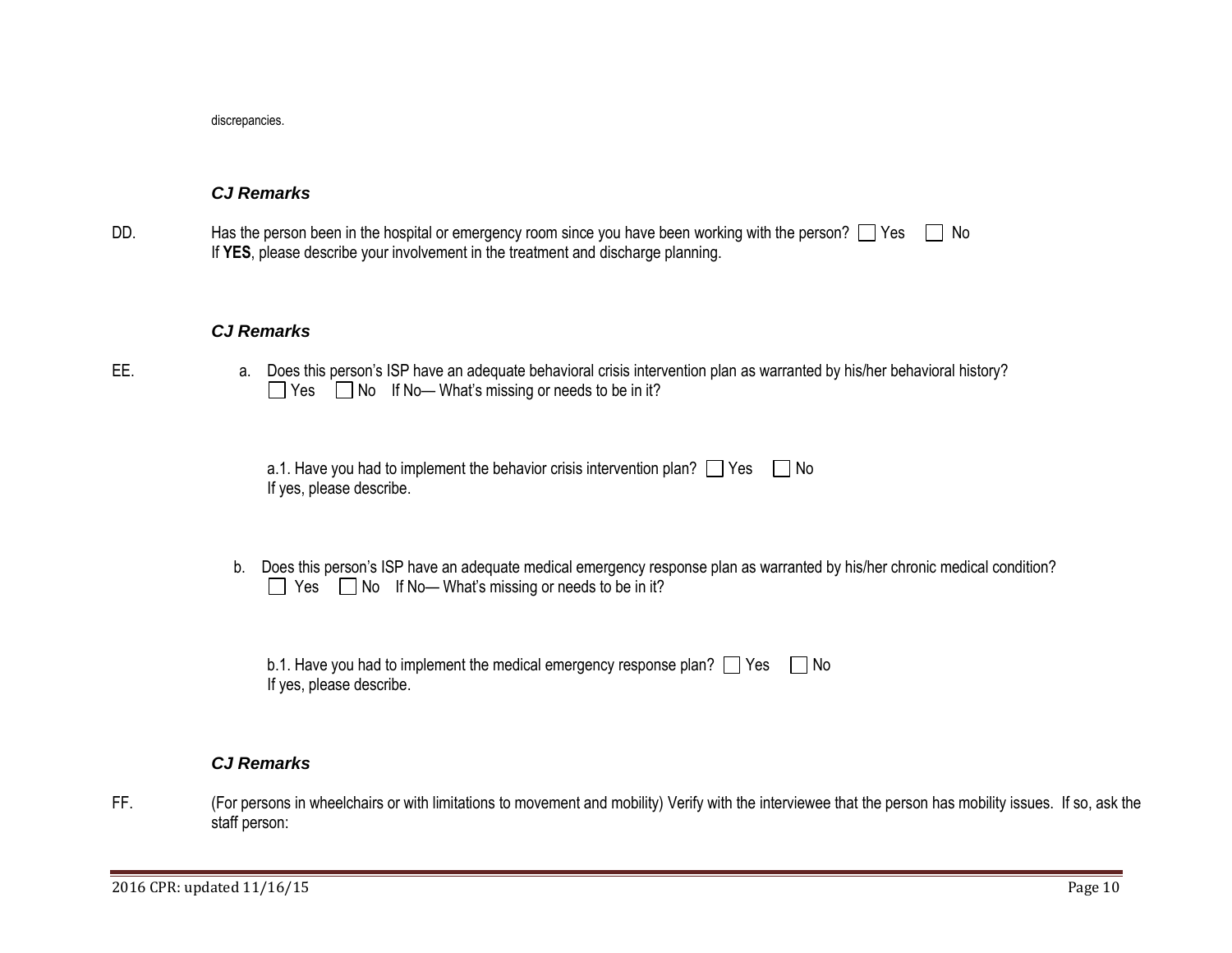Describe what procedures you use for specific care related to mobility. Note: Questions a.-d. may get answered as the interviewee answers this first question and continues talking.

a. Did you receive training specific on how to best help this person with his/her specific mobility issues? If **YES**, Tell me what you do.

b. What equipment does the person need?

c. Is this equipment available and used here?  $\Box$  Yes  $\Box$  No If **YES**, ask to see it and be sure it's working. If **NO**, list what is not, and ask: Why isn't it here? Why isn't it used here?

d. Have you been trained in and do you know how to use this equipment? Please describe what you do. Who trained you (title/name)

## *CJ Remarks*

GG. (For persons who have seizure disorders) Verify with the interviewee that the person has a seizure diagnosis or a history of seizures. If so, ask the staff person: Describe what procedures you use for specific care related to seizure management.

a. Did you receive training on what to do if the person has a seizure? If **YES**, tell me what you do. Note: This May be answered within the question immediately above.

## *CJ Remarks*

HH. (For persons who have difficulty swallowing) Verify with the interviewee that the person has difficulty swallowing food and/or meds. If so, ask the staff person: Describe what procedures you use for specific care related to eating and medication delivery. Note: Questions a.-d. may get answered as the interviewee answers this first question and continues talking.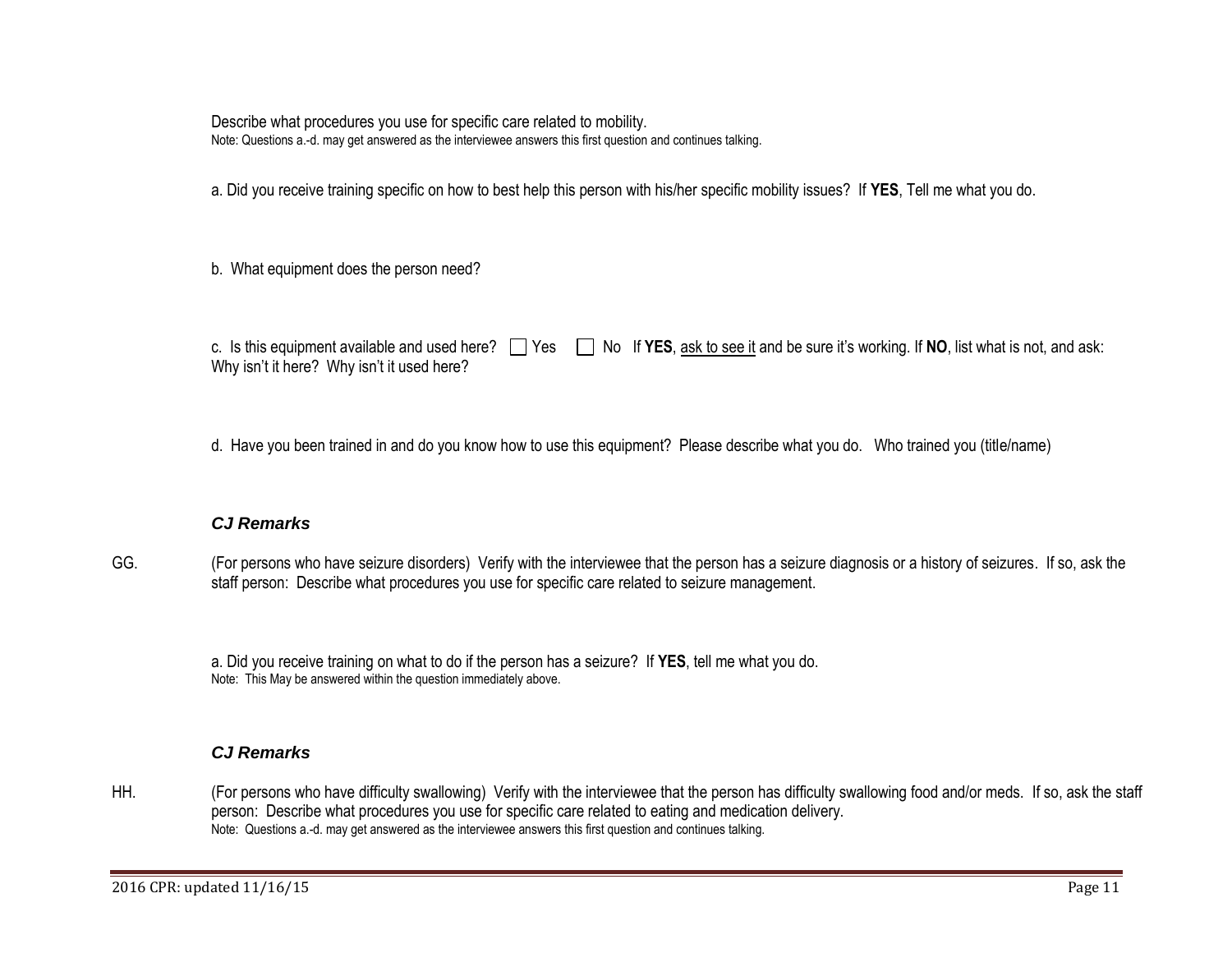a. Did you receive training specific to the individual regarding how to assist the person with eating and medication delivery? If **YES**, Tell me what you do.

b. What equipment does the person need?

c. Is this equipment available and used here?  $\Box$  Yes  $\Box$  No If **YES**, ask to see it, be sure it's working. If **NO**, list what is not, and ask: Why isn't it here? Why isn't it used here?

d. Have you been trained in and do you know how to use this equipment? Please describe what you do. Who trained you (title/name)

## *CJ Remarks*

II. (For persons who cannot obtain liquids without assistance) Verify with the interviewee that the person needs assistance with hydration/obtaining liquids. If so, ask the staff person: Describe what procedures you use for hydrating the person. Note: Questions a.-d. may get answered as the interviewee answers this first question and continues talking.

a. Did you receive training specific to the individual regarding how to assist the person with obtaining liquids? If **YES**, Tell me what you do.

b. What equipment is needed to assist this person?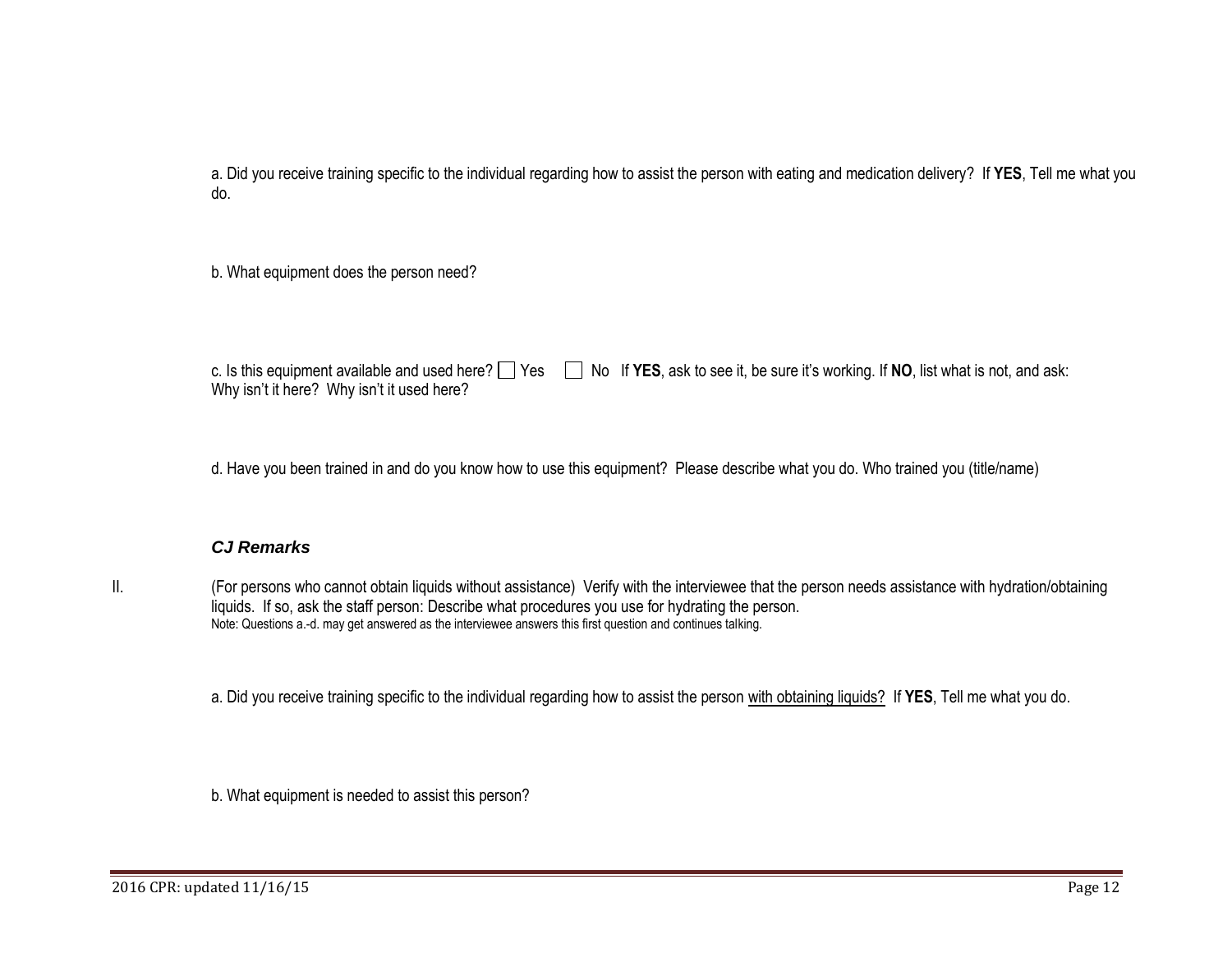c. Is this equipment available and used here?  $\Box$  Yes  $\Box$  No If YES, ask to see it, be sure it's working. If NO, list what is not, and ask: Why isn't it here? Why isn't it used here?

d. Have you been trained and do you know how to best monitor and reduce this person's dehydration risk? Please describe/show me what you do.

## *CJ Remarks*

JJ. Please describe skin care needs specific to this person. Note: Questions a.-d. may get answered as the interviewee answers this first question and continues talking.

a. Did you receive training specific to the individual regarding how to assist the person with these needs? If **YES**, Tell me what you do.

b. What products are needed to assist this person?

| c. Are these products available and used here? $\Box$ Yes $\Box$ No If YES, ask to see them. If NO, list what is not, and ask: |  |  |
|--------------------------------------------------------------------------------------------------------------------------------|--|--|
| Why isn't it here? Why isn't it used here?                                                                                     |  |  |

d. Have you been trained in and do you know how to use these products? Tell me what you do. Who trained you (title/name)?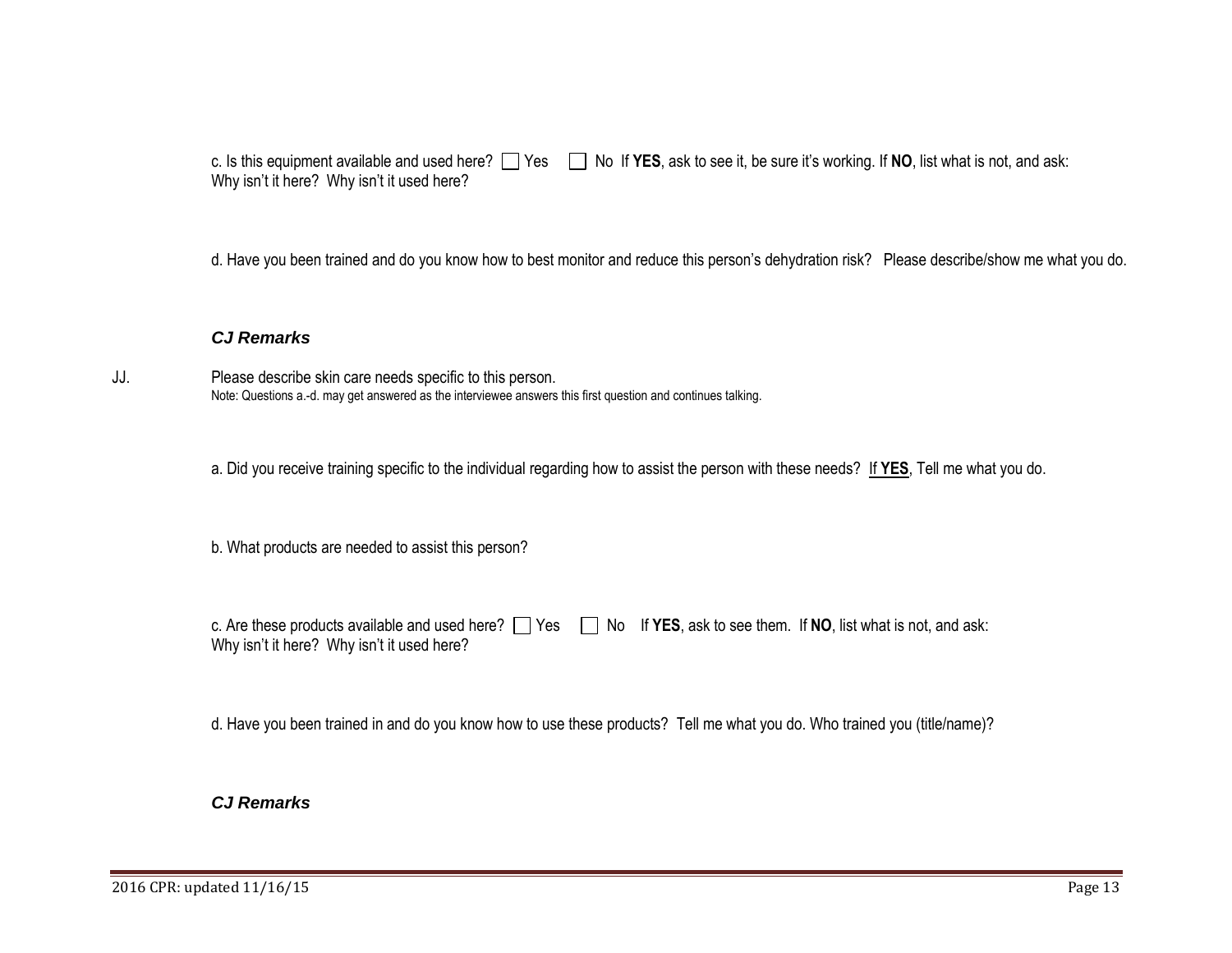| KK. | Does this person require any adaptive equipment or assistive technology? $\Box$ Yes $\Box$                                                                                      |
|-----|---------------------------------------------------------------------------------------------------------------------------------------------------------------------------------|
|     | s is there any other equipment or devices the<br>Note: If the interviewee has already listed some equipment/devices, reviewer can reiterate by saying: You said the person uses |
|     | person uses or needs?                                                                                                                                                           |

If **YES**, Tell me what they need: (Note: List everything the Direct Support Staff identifies)

| l Yes<br>Is all the needed equipment available and used? |  | $\Box$ No If NO, list what is not used and ask: Why isn't it here? Why isn't it used here? |  |  |
|----------------------------------------------------------|--|--------------------------------------------------------------------------------------------|--|--|
|----------------------------------------------------------|--|--------------------------------------------------------------------------------------------|--|--|

Have you been trained to use this equipment? Yes No If NO, list what the staff has not been trained on and ask: Why haven't you been trained?

## *CJ Remarks*

LL. During the past 6 months [since you have been working with the person if the interviewee has been with the person less than 6 months] were there other services that the person needed but did not receive?  $\Box$  Yes  $\Box$  No If **YES**, What are they?

#### *CJ Remarks*

MM. Do you know why the service(s) was not received by the person?  $\Box$  Yes  $\Box$  No If **YES**, explain.

## *CJ Remarks*

NN. Are there other services needed by the person now or will there be over the next 6 months?  $\Box$  Yes  $\Box$  No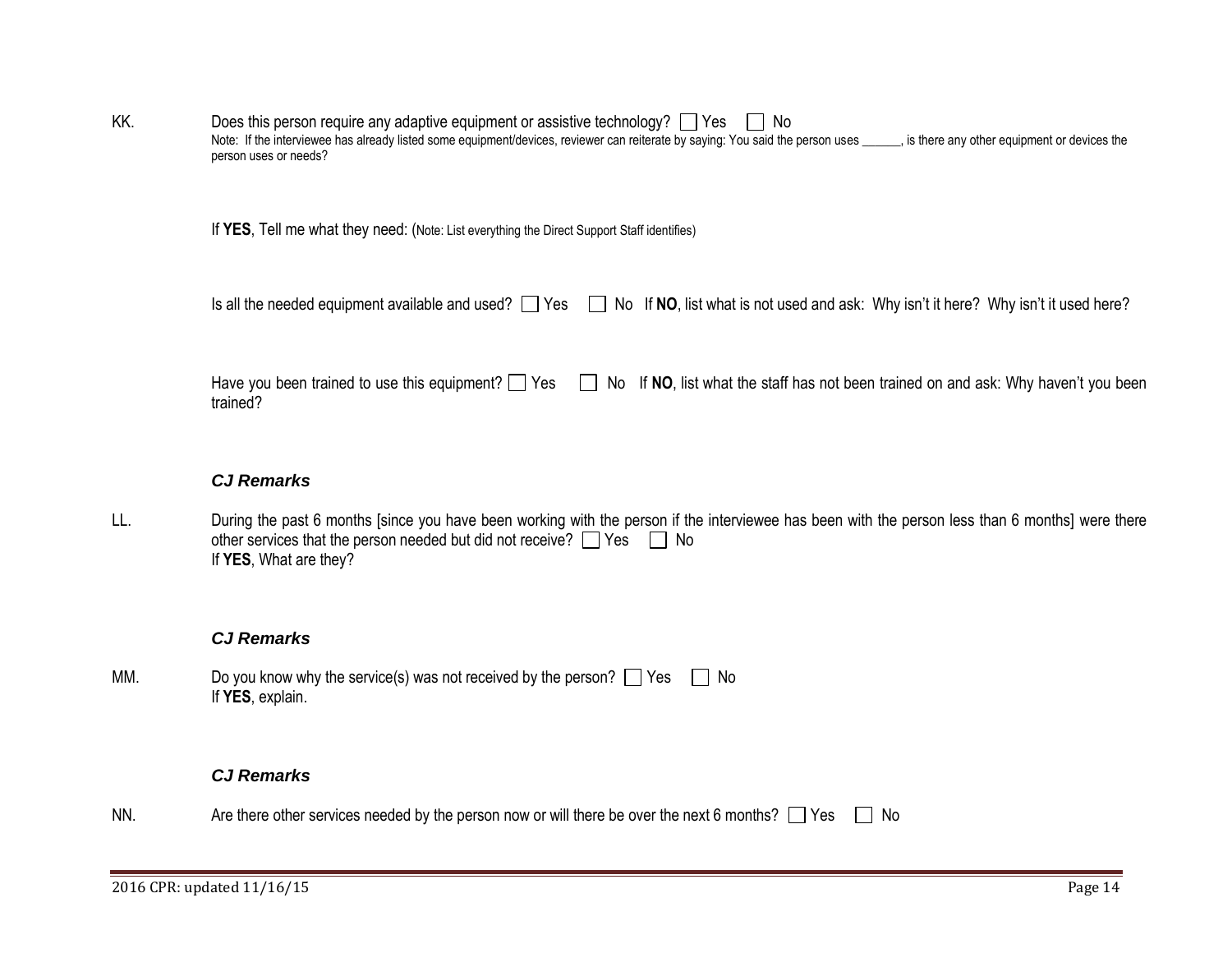If **YES**, list services.

## *CJ Remarks*

OO. Do you know what actions, if any, are being taken and by whom to secure the needed services?  $\Box$  Yes  $\Box$  No If **YES**, explain.

#### *CJ Remarks*

PP. Are resources (i.e., medical, personal money, transportation) adequate to meet this person's needs?  $\Box$  Yes  $\Box$  No If **NO**, what is not adequate and what is being done to secure the needed services, if you know.

## *CJ Remarks*

QQ. In your opinion, what are the most important issues/needs to be addressed with this person?

## *CJ Remarks*

- RR. From your knowledge of the person, what are the person's preferences in each life area: a) Live?
	- b) Social/Leisure?

## *CJ Remarks*

SS. Does your agency have any policies that might restrict this person's ability to pursue adult relationships?  $\Box$  Yes  $\Box$  No If **YES**, what do they say?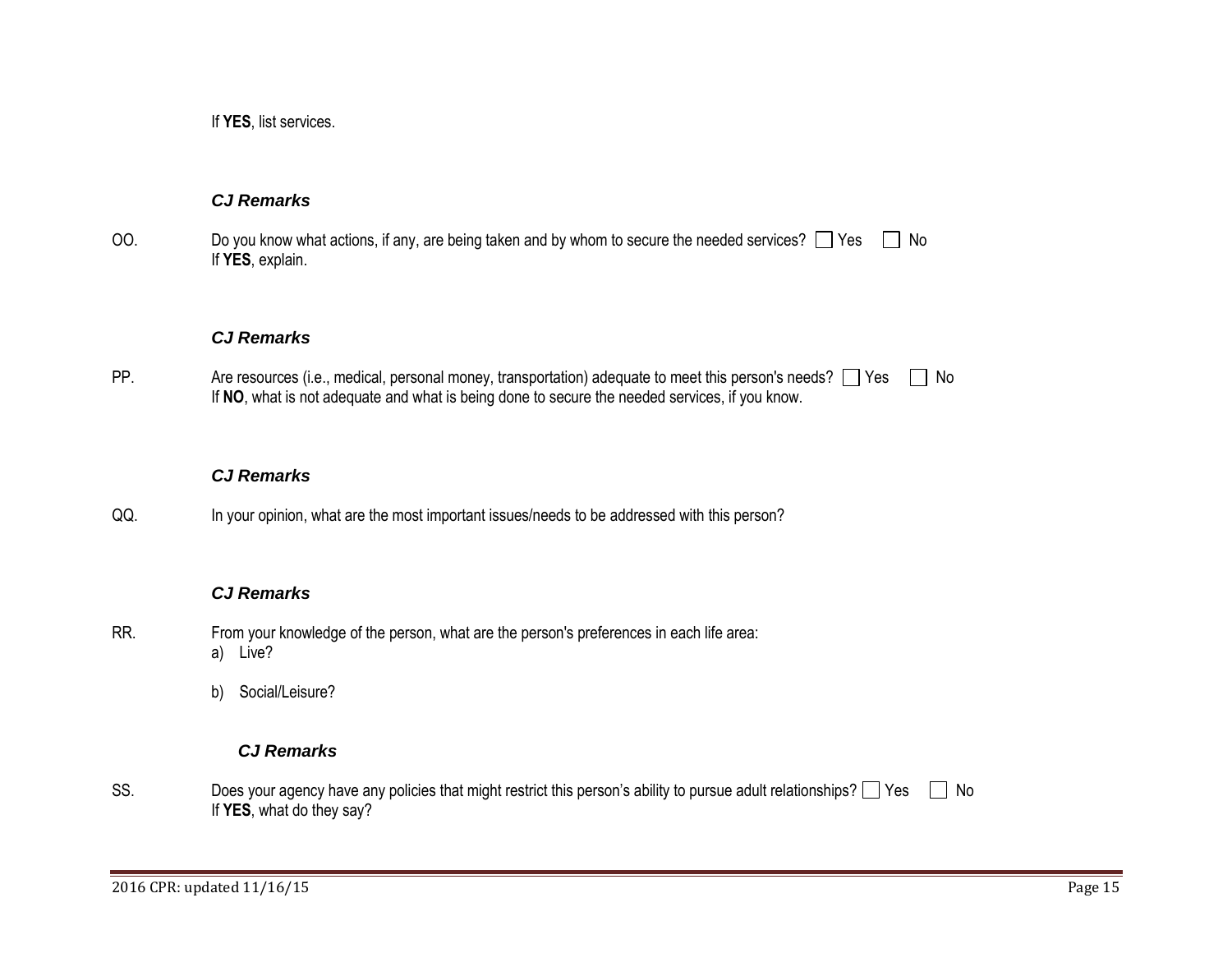#### *CJ Remarks*

- TT. What natural supports does the person have and what generic services does the person use? Note: Look for verification in the record and in other interviews of these activities.
	- o What memberships does this person have in the community? List what groups or organizations the person belongs to and how frequently he/she participates in them.
	- o List Names of friends this person has who are not paid to be in this person's life:
	- o List valued roles the person plays in the community and how often the person experiences them.
	- o List generic services the person uses and how often: Note: Generic services are those any one of us might use, such as stores, medical facilities, library, community recreation center

#### *CJ Remarks*

UU. Has the person made progress in the following areas in the past year? Explain each response.

| Living<br>Yes<br>No                     |                                        |                                                       |
|-----------------------------------------|----------------------------------------|-------------------------------------------------------|
| If there has been progress, identify it | If there has been NO progress, explain | If there has been regression, describe what actions   |
|                                         | why not.                               | have been taken by the IDT to address the regression. |
|                                         |                                        |                                                       |
|                                         |                                        |                                                       |
|                                         |                                        |                                                       |
| Social/Leisure<br>Yes<br>No.            |                                        |                                                       |

| If there has been progress, identify it | If there has been NO progress, explain | If there has been regression, describe what actions   |
|-----------------------------------------|----------------------------------------|-------------------------------------------------------|
|                                         | why not.                               | have been taken by the IDT to address the regression. |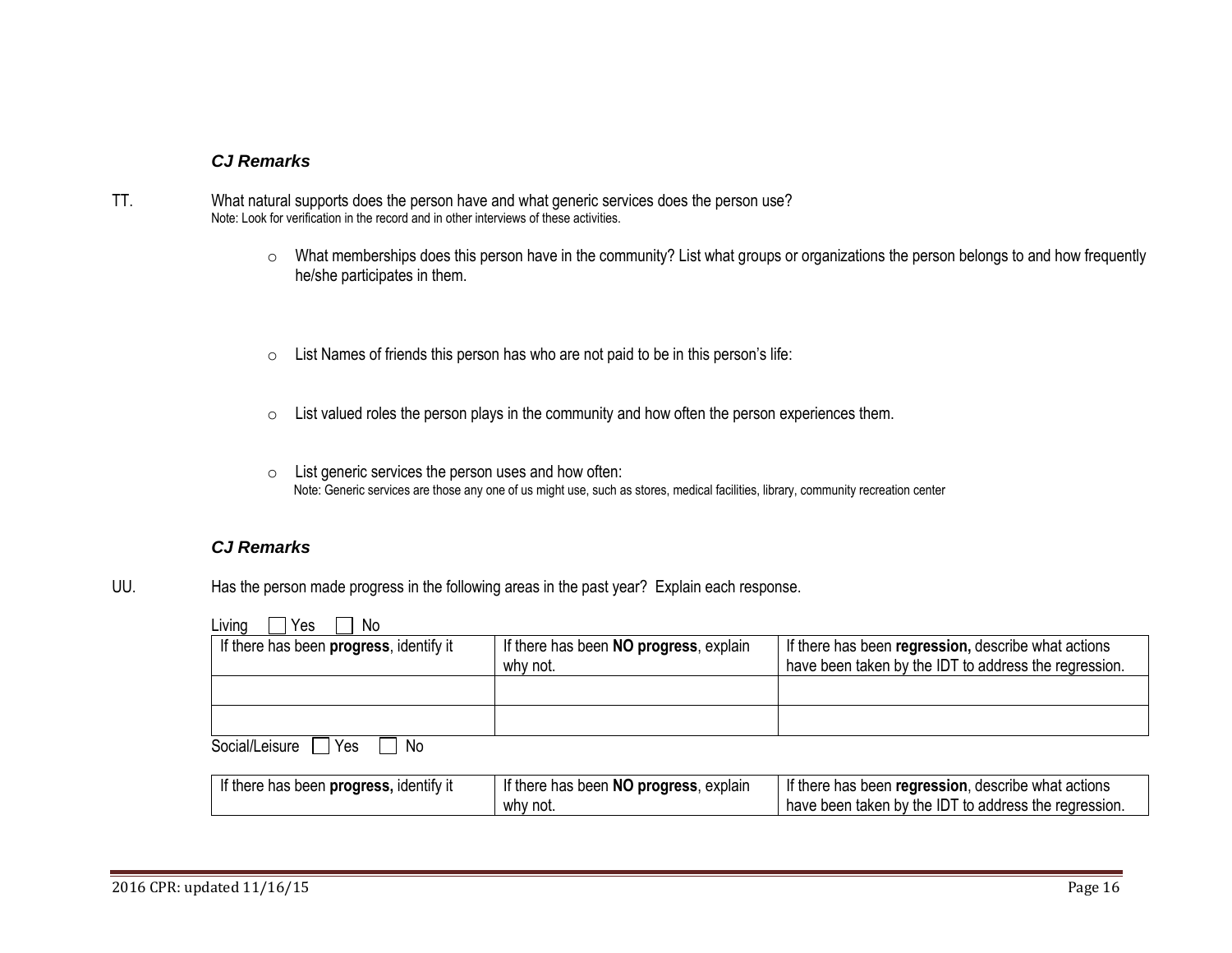VV. Over the next year, what would you like to see this person doing?

## *CJ Remarks*

WW. What is your long-term vision for the person? [What would you like to see for this person/ see this person doing in the next few years?] Note: if you receive a very general response, ask if there is anything more specific they would like to see the person do/achieve.

#### *CJ Remarks*

XX. Describe the extent of the person's participation in the community? Note: This is a slightly different question from TT. We want to know the nature of the persons participation in the community and how often. These activities may or may not be with others who have disabilities.

#### *CJ Remarks*

YY. How frequently does the person participate in community events?

## *CJ Remarks*

ZZ. Is there anything else you would like to tell me about this person?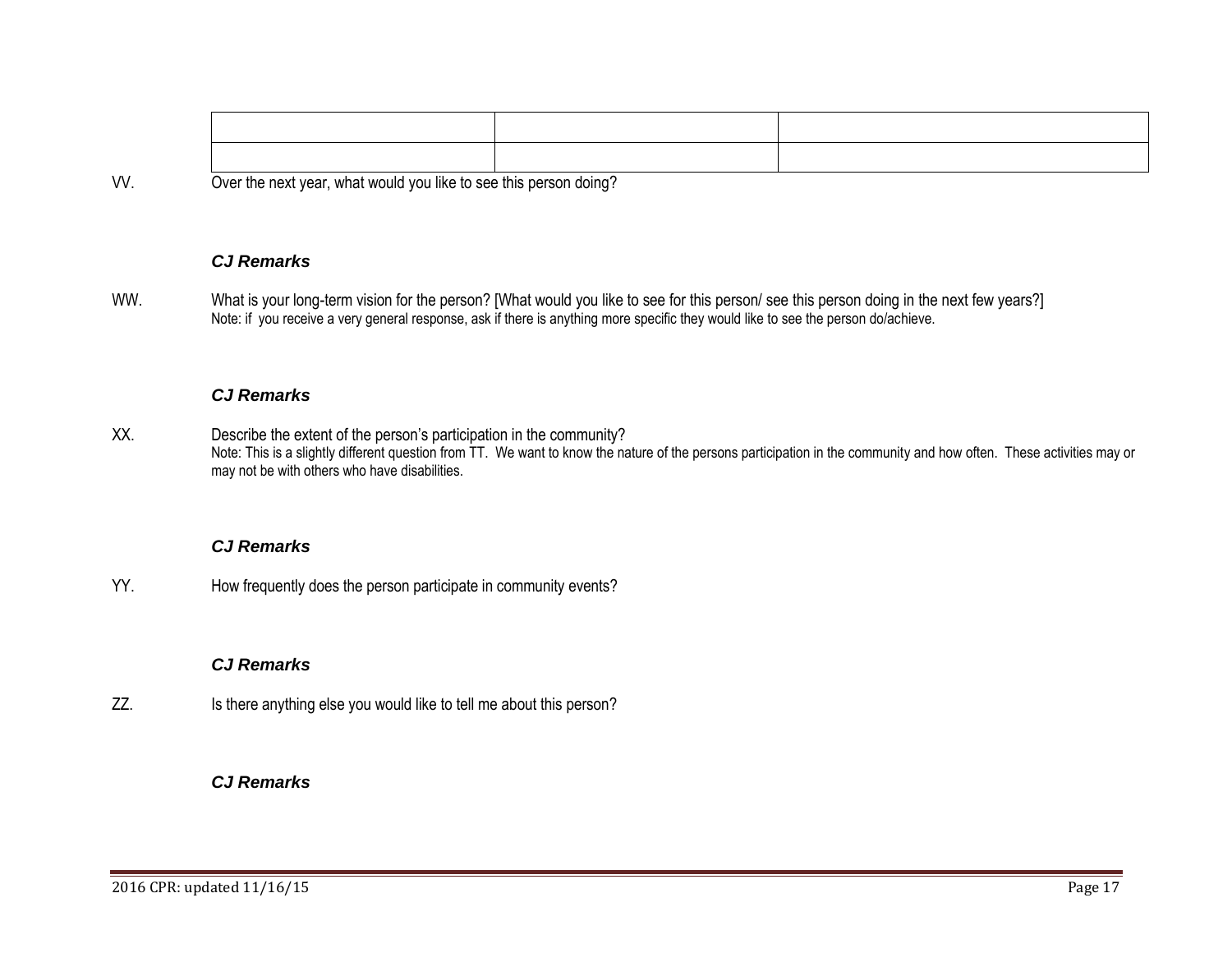**REVIEWER: PLEASE CHECK MEDICATIONS IN THE PERSON'S HOME AND COMPLETE THE FOLLOWING CHART. Medication information is to come directly off the container label when possible, and be compared to Medication Administration Record (MAR) to be sure they match. Also check the medication administration record to be sure medications have been given as instructed.**

# **Medication Review**

<span id="page-17-0"></span>

| <b>Name of Medication</b> | <b>Dosage</b> | <b>Target Symptom/Behavior</b> |
|---------------------------|---------------|--------------------------------|
|                           |               |                                |
|                           |               |                                |
|                           |               |                                |
|                           |               |                                |
|                           |               |                                |
|                           |               |                                |
|                           |               |                                |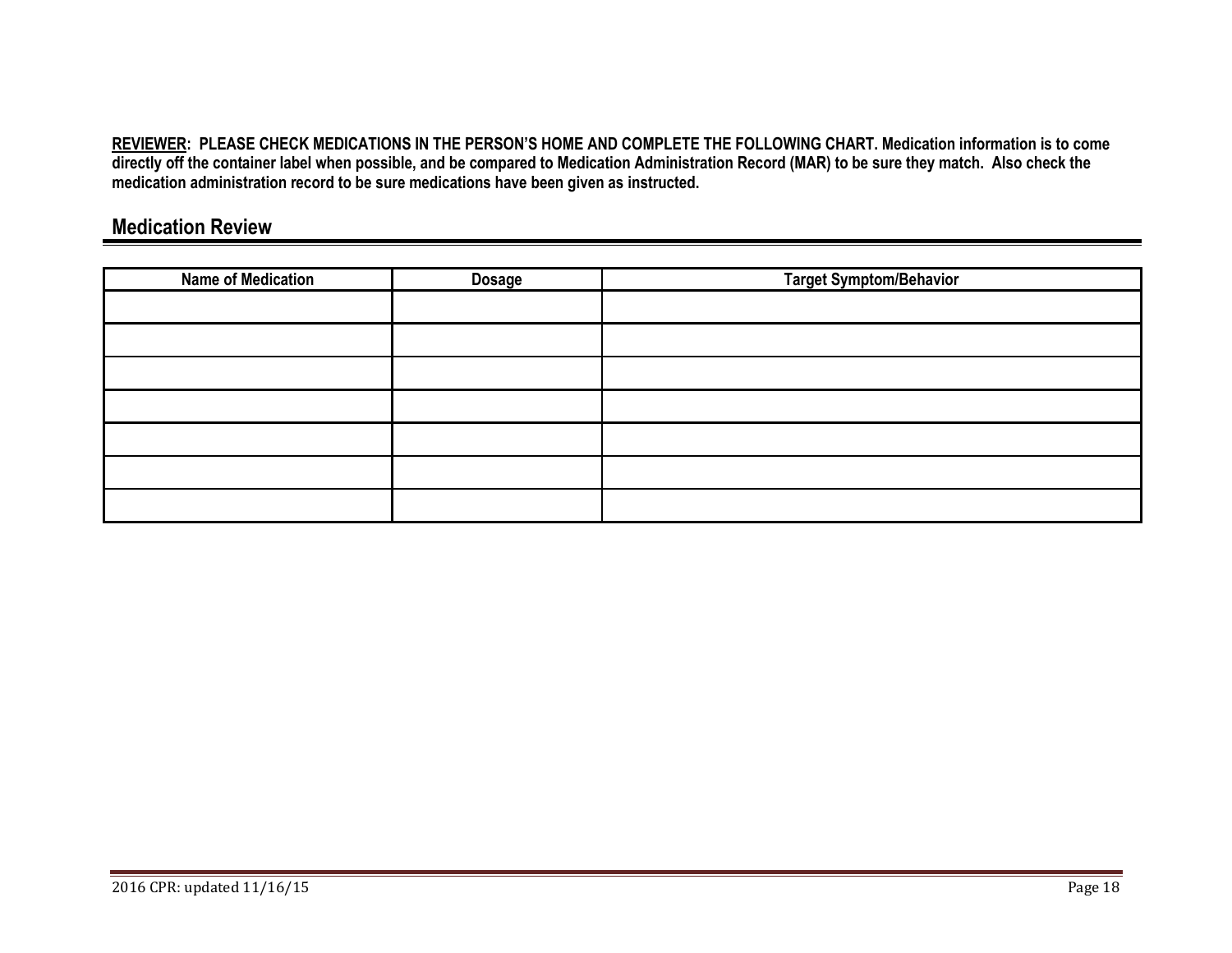# **Environmental Observations**

NOTE: You are a guest in this person's home. Please introduce yourself to everyone and DO NOT go into the class member's bedroom without first seeking and receiving permission. Do NOT go into other individual's bedrooms unless you are invited by the person whose bedroom you are entering. Be respectful and courteous to everyone in this home. Everyone's privacy should be respected. Behave as you would wish a stranger to behave in your home.

## **If you rate "NO" be specific about your observations!**

## **Observations of Person's Residence Check here if residence not observed**

<span id="page-18-0"></span>

| а. | Are medications appropriately secured in the home? Note if they are locked or stored so others in the home do not have<br>easy access to them.<br>NOTES:                                                                                                                                                                                                                                | <b>Choose</b> |
|----|-----------------------------------------------------------------------------------------------------------------------------------------------------------------------------------------------------------------------------------------------------------------------------------------------------------------------------------------------------------------------------------------|---------------|
| b. | Are records of medication use maintained? NOTES:                                                                                                                                                                                                                                                                                                                                        | <b>Choose</b> |
| C. | Is the residence clean? NOTES:                                                                                                                                                                                                                                                                                                                                                          | <b>Choose</b> |
| d. | Is the residence in a state of good repair? If NO, list what is not. NOTES:                                                                                                                                                                                                                                                                                                             | <b>Choose</b> |
| е. | Is the residence safe for individuals (void of hazards)? If NO, list what is not.<br>NOTES:                                                                                                                                                                                                                                                                                             | <b>Choose</b> |
| f. | Does the person have enough clothes to wear? If NO, list what you observe. NOTES:                                                                                                                                                                                                                                                                                                       | <b>Choose</b> |
|    | Is it seasonal? NOTES:<br>a)                                                                                                                                                                                                                                                                                                                                                            | <b>Choose</b> |
|    | Is it age appropriate? NOTES:<br>b)<br>Note: You can answer this question based on your observations of what the person is wearing. You do not and should<br>not go through the person's clothes closet and drawers. If you have reason to believe that this is an issue, report it based<br>on your source of evidence (e.g., interviews, observations of what the person is wearing). | <b>Choose</b> |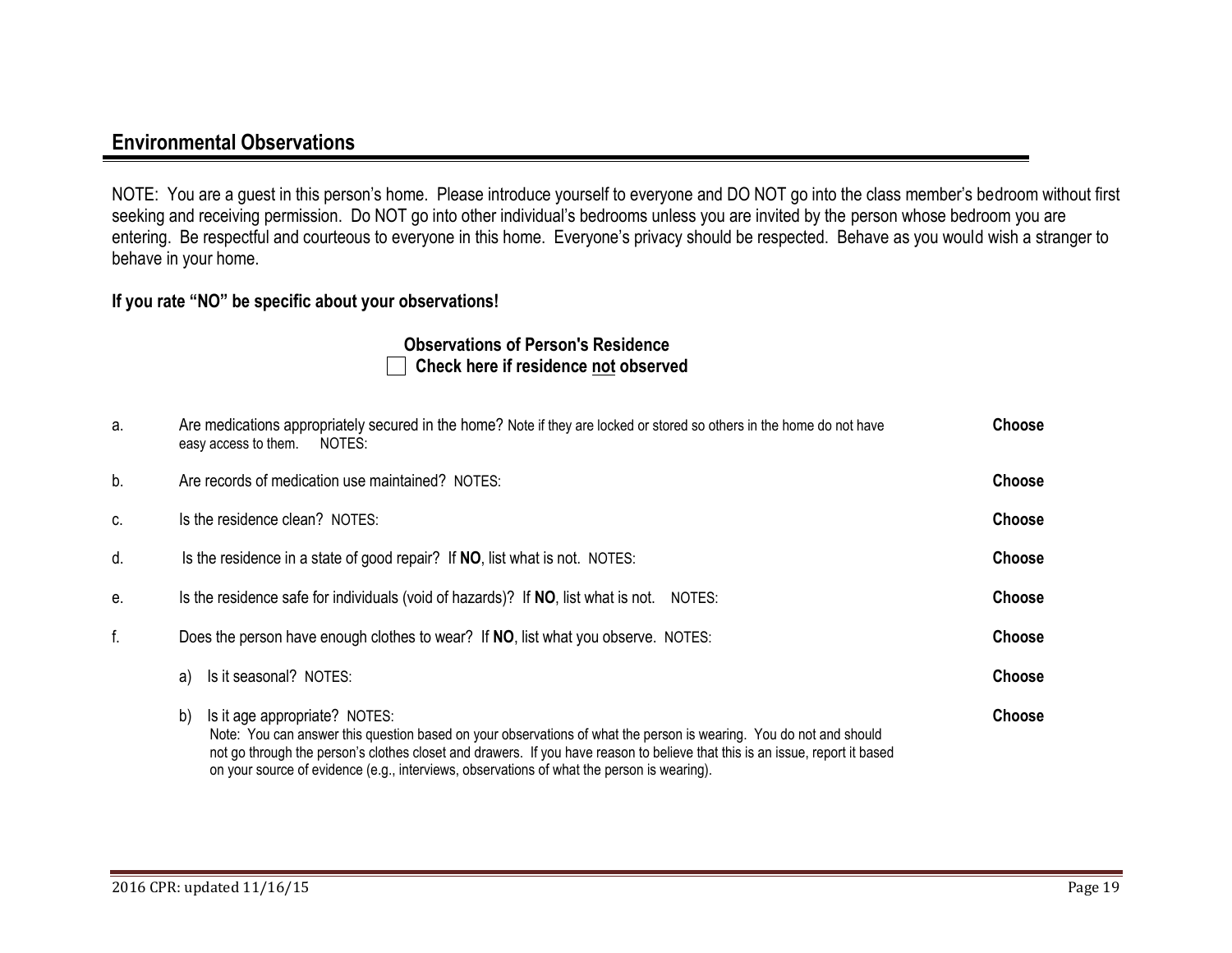| g. | Is there adequate and appropriate food and drink available based on the person's needs?<br>Note: You can answer this question based on your observations of what the person is eating or preparing to eat when you<br>are in the home. If you have reason to believe that this is an issue or you need to verify items needed for a special diet, you<br>can look in the refrigerator/cabinets IF you ask permission and are granted permission by the individual, housemates and/or<br>staff present. NOTES: | <b>Choose</b> |
|----|---------------------------------------------------------------------------------------------------------------------------------------------------------------------------------------------------------------------------------------------------------------------------------------------------------------------------------------------------------------------------------------------------------------------------------------------------------------------------------------------------------------|---------------|
| h. | Is the residence integrated into an appropriate area in the community? NOTES:                                                                                                                                                                                                                                                                                                                                                                                                                                 | <b>Choose</b> |
| i. | Does the location allow for socially integrative activities? NOTES:                                                                                                                                                                                                                                                                                                                                                                                                                                           | Choose        |
| j. | Is there any indication of the individual's participation in the selection of decorations? NOTES:                                                                                                                                                                                                                                                                                                                                                                                                             | <b>Choose</b> |
| k. | Is there adequate room for small groups and individual activities? NOTES:                                                                                                                                                                                                                                                                                                                                                                                                                                     | <b>Choose</b> |
| I. | Is there privacy for the person? NOTES:                                                                                                                                                                                                                                                                                                                                                                                                                                                                       | Choose        |
| m. | Is there access to a phone? NOTES:                                                                                                                                                                                                                                                                                                                                                                                                                                                                            | Choose        |
| n. | Does the person require an adaptive environment?                                                                                                                                                                                                                                                                                                                                                                                                                                                              | Choose        |
|    | a) If YES, were adaptations made?<br>NOTES:                                                                                                                                                                                                                                                                                                                                                                                                                                                                   | Choose        |
|    |                                                                                                                                                                                                                                                                                                                                                                                                                                                                                                               |               |
| 0. | Is there evidence that this person needs assistive technology and/or adaptive equipment?                                                                                                                                                                                                                                                                                                                                                                                                                      | Choose        |
|    | If <b>YES</b> , what type? NOTES:<br>a)                                                                                                                                                                                                                                                                                                                                                                                                                                                                       |               |
|    | b) If YES, has the equipment/support been obtained? NOTES:                                                                                                                                                                                                                                                                                                                                                                                                                                                    | Choose        |
|    | c) If obtained, is the equipment being used? NOTES:                                                                                                                                                                                                                                                                                                                                                                                                                                                           | Choose        |
|    | d) Have staff been trained on the use of this equipment? NOTES:                                                                                                                                                                                                                                                                                                                                                                                                                                               | <b>Choose</b> |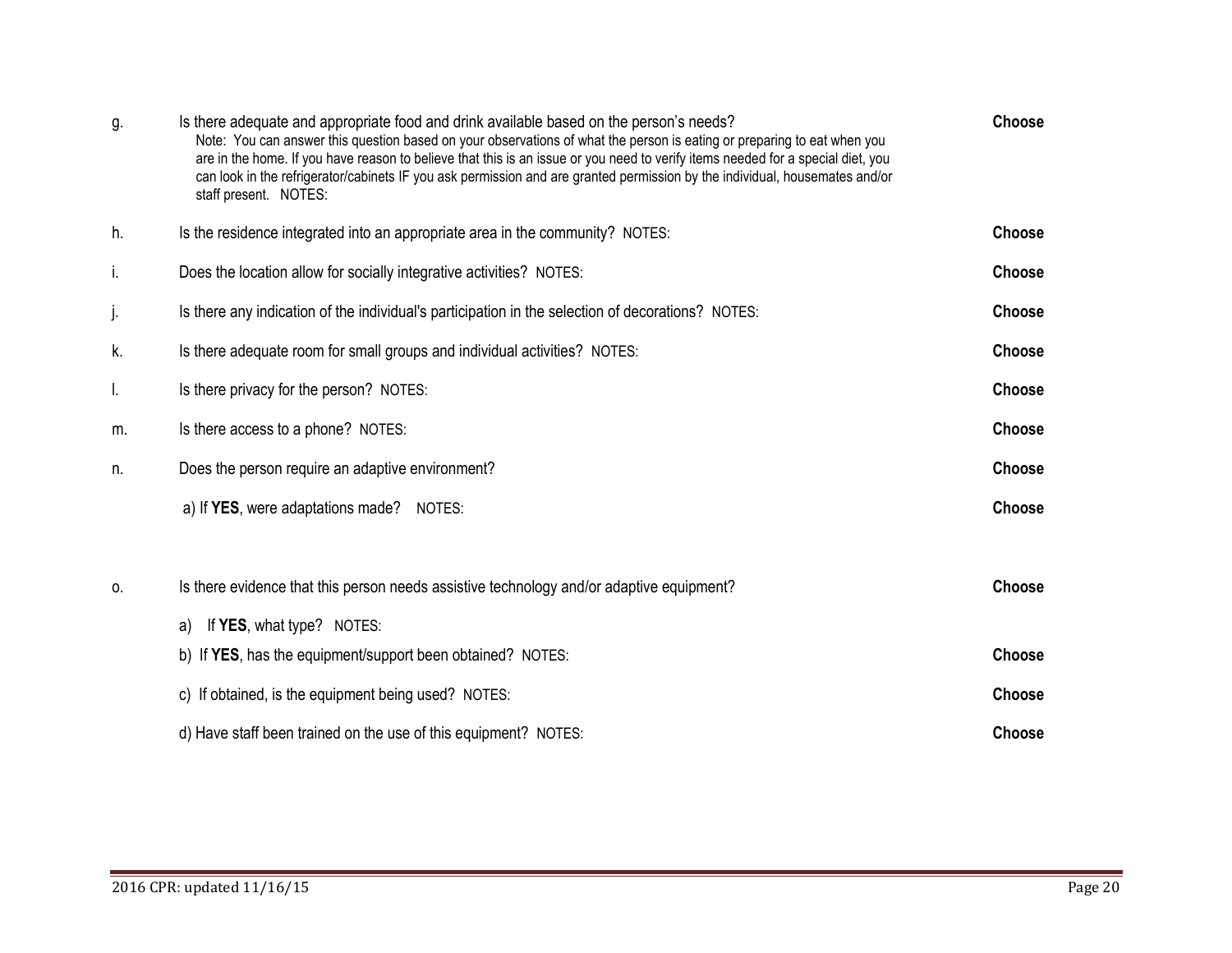## **Residential Services: Summary**

#### **Ratings Guide**

- **0 -** Information not present or not adequate (non-compliance)
- **1** Information is not completed or partially adequate (partial compliance)
- **2** Information present and found to be adequate (full compliance)

**NA** - Item not applicable to this person

**CND** - Cannot determine answer based on information available

For each question your possible responses are limited to the optional responses listed. For instance, if a question does not list NA as a possible response, you may not use it. *In your notes YOU MUST use a (+) to indicate examples of compliance; Use a (-) to indicate examples of non compliance.*

## **YOU MUST PROVIDE AN ANSWER TO EVERY QUESTION.**

## <span id="page-20-0"></span>\*44. Does the residential direct services staff "know" the person?

Note: We expect the staff to thoroughly describe this person's preferences, needs and circumstances, including information describing the individual's method/style of communication; personality, likes, dislikes; the individual's general routine; important people, activities, things in the individual's life; significant events that occurred or are occurring which have an impact on the individual and what s/he is doing or plans to do. Also look for description of strengths, positive attributes, things to build on, such as: communication method; work ethic; skills s/he possess; willingness to try things; willingness to participate in activities; etc. Cannot be a "2" if the staff gives only a clinical diagnosis and **NO** personal information or visa versa.

#### *Justification:*

*Case Judge remarks:* 

## \*45. Does the direct service staff have adequate input into the person's ISP?

Note: We will look to see if the direct service staff have had input at the ISP, or if it is documented that they provided input directly to the CM in advance of the ISP Meeting. Is there evidence that they provide input through their Supervisor/Coordinator/Manager/Lead and is there proof that this information is shared at the meeting. Verify staff attendance with the signature page of the ISP. Cannot be a 2 if there is **NO** method, either documented or described verbally, for Residential Direct Support Staff to provide input to the ISP.

#### *Justification:*

*Case Judge remarks:* 

# <span id="page-20-2"></span><span id="page-20-1"></span>*Choose*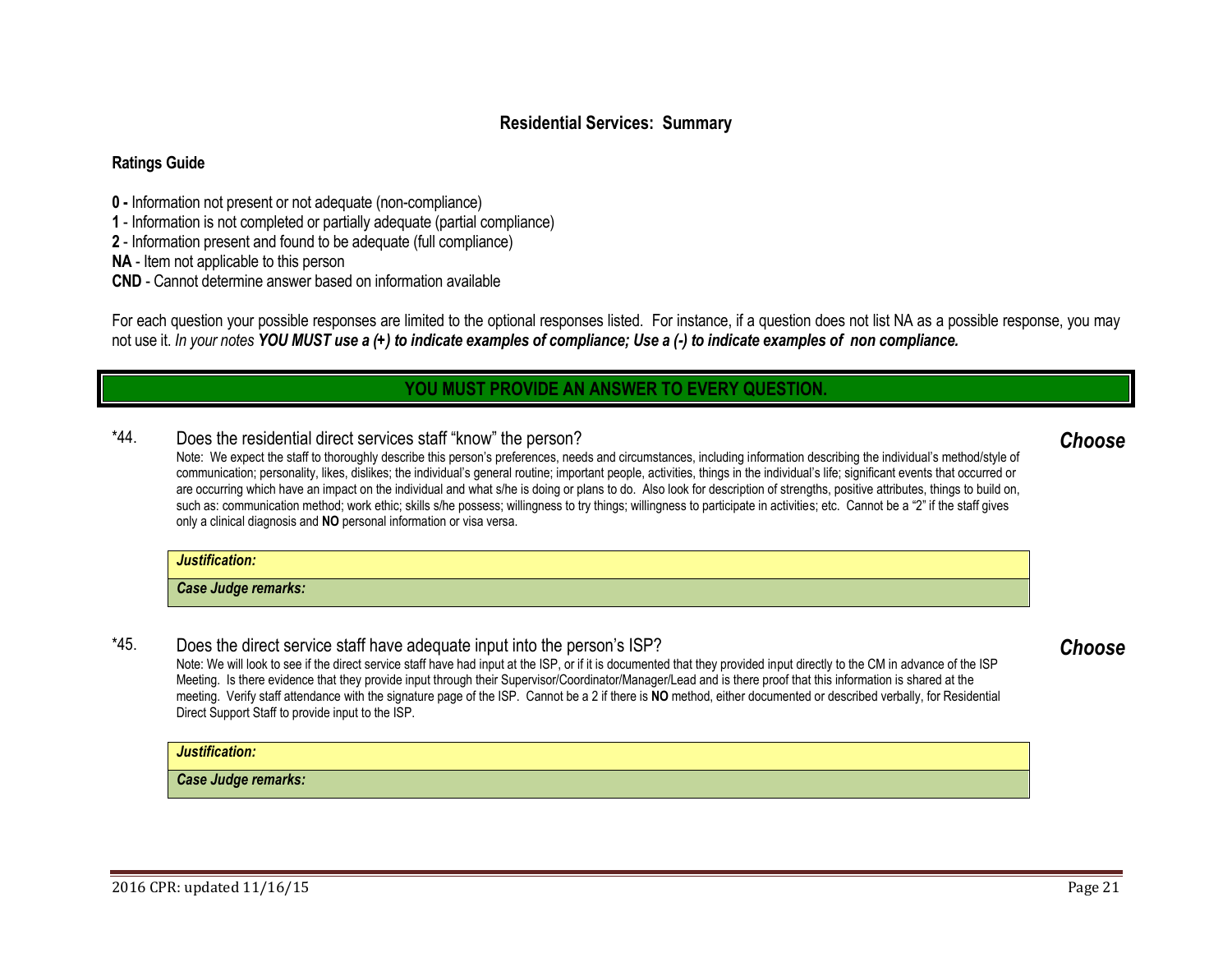## \*46. Did the direct service staff receive training on implementing this person's ISP?

Note: We look to see if the direct service staff are implementing this person's ISP in line with expectations as outlined in the ISP and/or other directions (e.g., from therapists or other specialists.) Cannot be a 2 if the Direct Support Staff stated they received training, but observation and verbal description evidenced they did not know the person's ISP, BSP, Mealtime Plan, outcomes/ action plans, or other plans that are to be implemented.

| Justification:      |  |
|---------------------|--|
| Case Judge remarks: |  |

\*47. Is the residence safe for individuals (void of hazards)? Note: The home must be accessible to the individual, needed modifications must be in place, the individual must be safe and free from danger. Accessible means physically able and "permitted" to use all the general areas.

| Justification:             |  |
|----------------------------|--|
| <b>Case Judge remarks:</b> |  |

\*48. Was the residential direct service staff able to describe this Participant's health-related needs?

Note: The direct service staff identifies the important health related needs, needs that if not known and addressed can present a risk to the health and stability of the individual. Are looking for clinical diagnoses, such as seizure disorder, high blood pressure, diabetes; symptoms the person has recently displayed and what is being done to address them, such as - recently has been having trouble standing up from sitting in a chair, has an appointment with PCP, will go to the doctor next week. Also note past illnesses that may affect the person now; such as was hospitalized for pneumonia last winter so extra precautions are taken during the winter such as not going out when it is really cold, and if s/he gets a cough s/he goes to the doctor right away. Cannot be a 2 if the Direct Support Staff did not note: risk of aspiration and Comprehensive Aspiration Risk Management Plan or CARMP; the person has seizures and documentation evidenced the person has an active seizure disorder with a seizure plan and a seizure crisis plan; the person has diabetes and documentation evidenced s/he is to have regular blood glucose monitoring and/or a special diet; or other conditions that the person receives medication for, is to be on a special diet because of, has a medical crisis plan for, or documentation indicated the condition affects the person's daily life on regular basis.

## *Justification:*

*Case Judge remarks:* 

\*49. Was the residential direct service staff able to describe his/her responsibilities in providing daily care/supports to the Participant? Note: Cannot be a 2 if the Direct Support staff could not describe the assistance they provide the person with ADLs and personal care, could not describe what outcomes/action plans s/he is responsible for or give some indication s/he knows them and implements them, such as how often the action plan is done and when and how data is collected. Both 49.a. and 49.b. must be a 2 for this to be a 2.

## <span id="page-21-0"></span>*Choose*

<span id="page-21-3"></span><span id="page-21-1"></span>*Choose*

## <span id="page-21-2"></span>*Choose*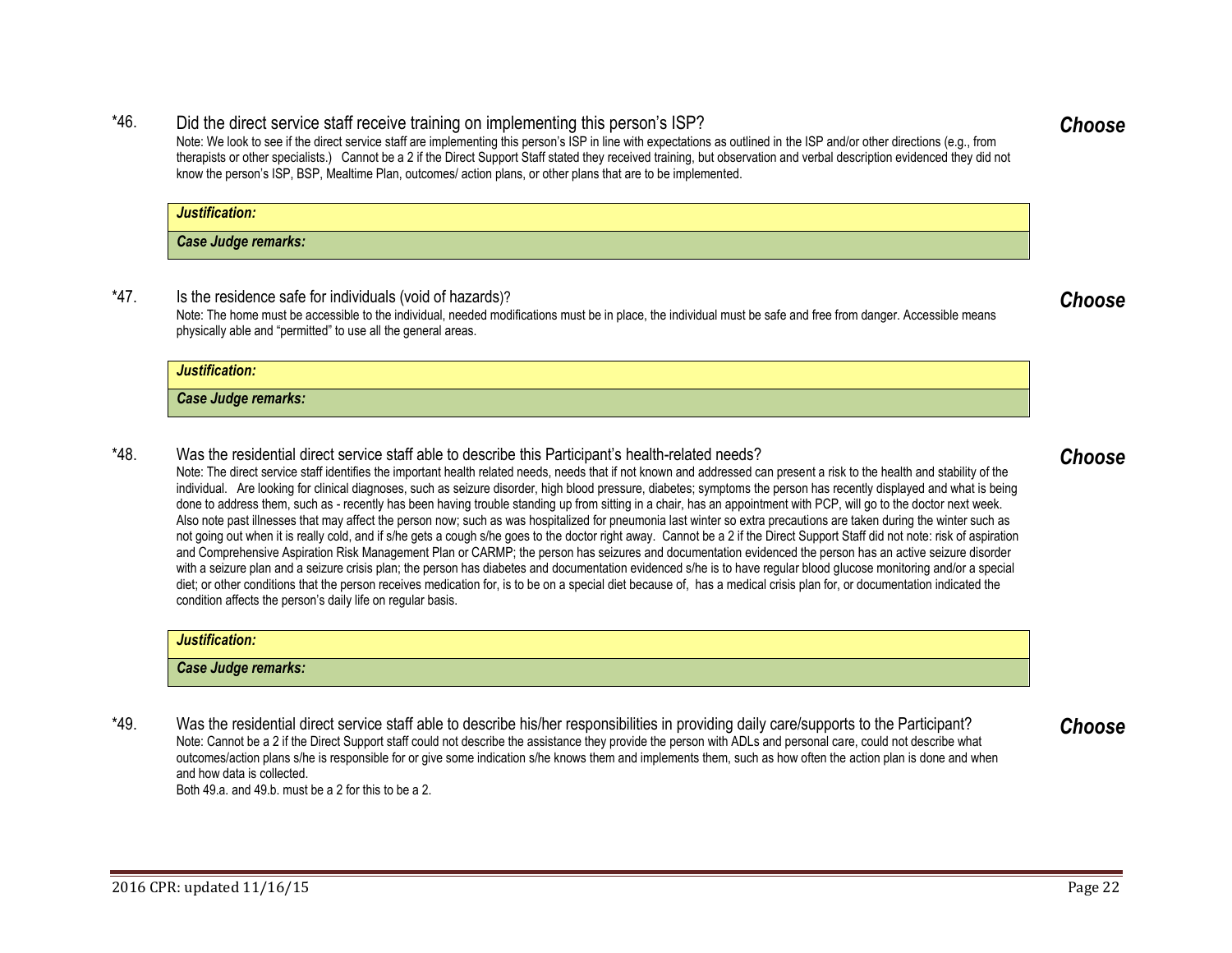| Justification:      |  |
|---------------------|--|
| Case Judge remarks: |  |
|                     |  |

49a. Was the direct service staff able to provide specific information regarding the person's daily activities, including the approximate times of day the person is doing what? *Choose*

*Justification: Case Judge remarks:* 

49b. Can the direct service staff describe his/her responsibilities in implementing this person's ISP outcomes and action plans? Note: Please refer to answer provided in question "L" of the interview, and relate that answer to the actual outcomes and action plans in the ISP.

| lustification:      |
|---------------------|
| Case Judge remarks: |

\*50. Did the residential direct service staff have training in the ISP process? Note: We will consider what the direct service staff tell us and what we observe. Reviewers are looking for: knowledge of person-centered planning; expressed knowledge of the purpose of vision statements, outcomes, and action plans, indication that the interviewee knows what the ISP process is about. Cannot be a 2 if the Direct Support Staff could not describe basics regarding the ISP.

| lustification:      |  |
|---------------------|--|
| Case Judge remarks: |  |

\*51. Did the residential direct service staff have training on the provider's complaint process and on abuse, neglect and exploitation? Note: Both 51.a. and 51.b. must be a 2 for this to be a 2.

Did the direct service staff: 51.a. have training on the provider's complaint process? ………………………………………………………………………………….. Note: Did the staff indicate the reporting chain of command, e.g., go through my Supervisor; contact the Program Manager or Director; something to indicate there is someone within the agency a person can contact with a complaint/grievance. The direct service staff could also show the reviewer the agencies procedure that is in the person's book or the staff book, or that is located somewhere in the program area. Cannot be a 2 if the Direct Support Staff indicated they did not know if their *Choose*

*Choose*

<span id="page-22-1"></span><span id="page-22-0"></span>*Choose*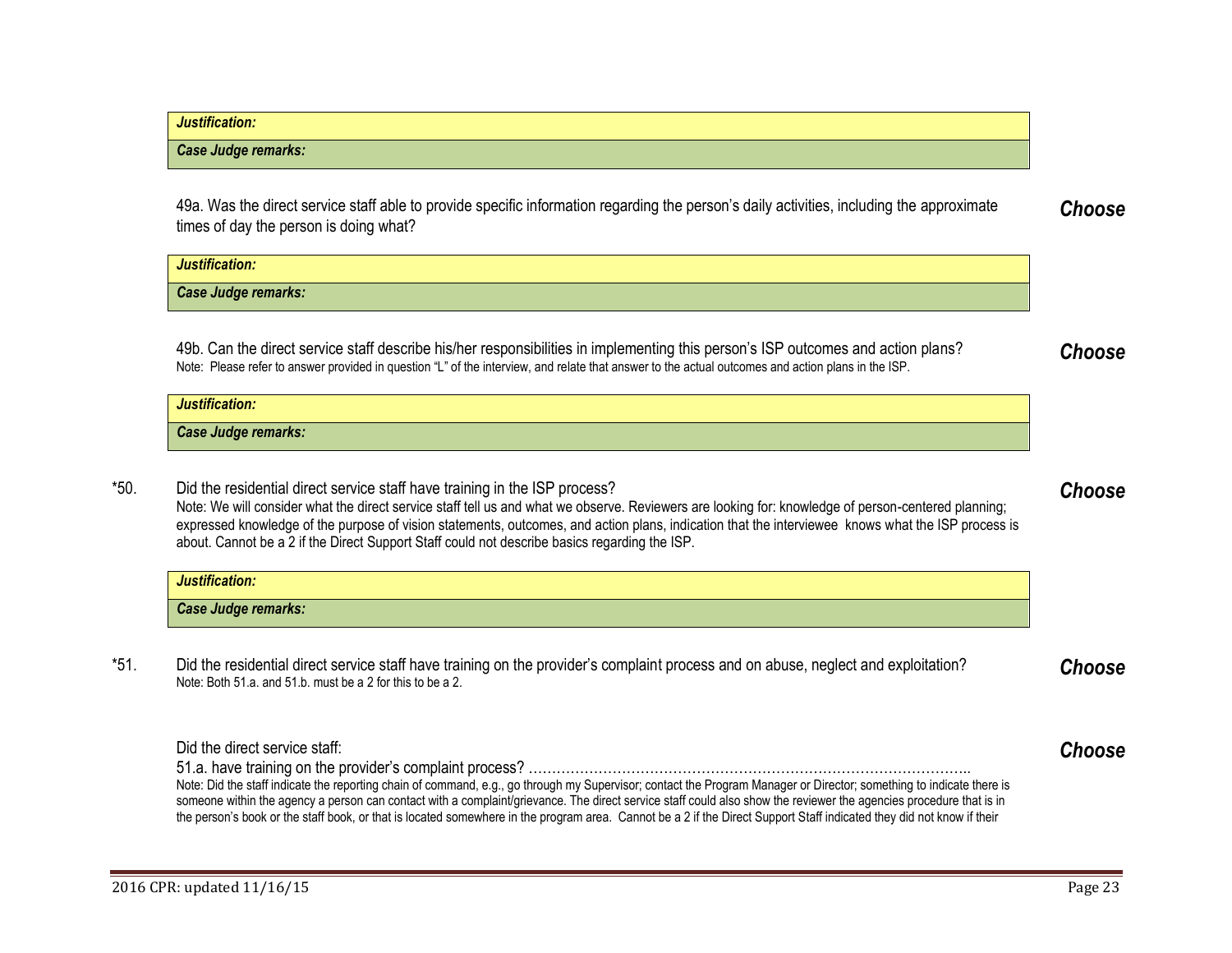*Justification:* 

*Case Judge remarks:* 

agency had a complaint process or that they knew nothing about their agency's complaint process.

## *Justification: Case Judge remarks:*

51.b. have training on how and to whom to report abuse, neglect and exploitation? …………………………………………………… Note: The interview must reflect the answers DOH or DHI. Human Services is NOT acceptable. Direct service staff could also show a card with the number, the poster, or another format with the number on it, and they indicate that is the number to call. Cannot be a 2 if the Direct Support Staff did not indicate reports are made to DOH/DHI.

\*52. Does the residential direct service staff have an appropriate expectation of growth for this Participant? Note: The direct support staff should articulate this person's abilities, potential and natural next steps. There should be an expectation of growth and the team should be acting on that expectation. End of life plans may also be a factor. Are looking for things such as the person working at a community integrated job, living in a more independent setting, taking a trip, going for further formal education, learning a particular new skill or activity. Cannot be a 2 if the Direct Support Staff stated that they would like the person to be healthy, happy, and/or safe; or to just keep coming to the day program, with NO specific indication of why and what the person would do there.

| Justification:      |  |
|---------------------|--|
| Case Judge remarks: |  |

\*53. Does the person's residential environment offer a minimal level of quality of life? (i.e., clean, furniture in good repair, safe home and neighborhood, person is allowed to make daily choices, privacy respected, reasonable rules/structure)

| Justification:      |  |
|---------------------|--|
| Case Judge remarks: |  |

<span id="page-23-1"></span><span id="page-23-0"></span>*Choose*

*Choose*